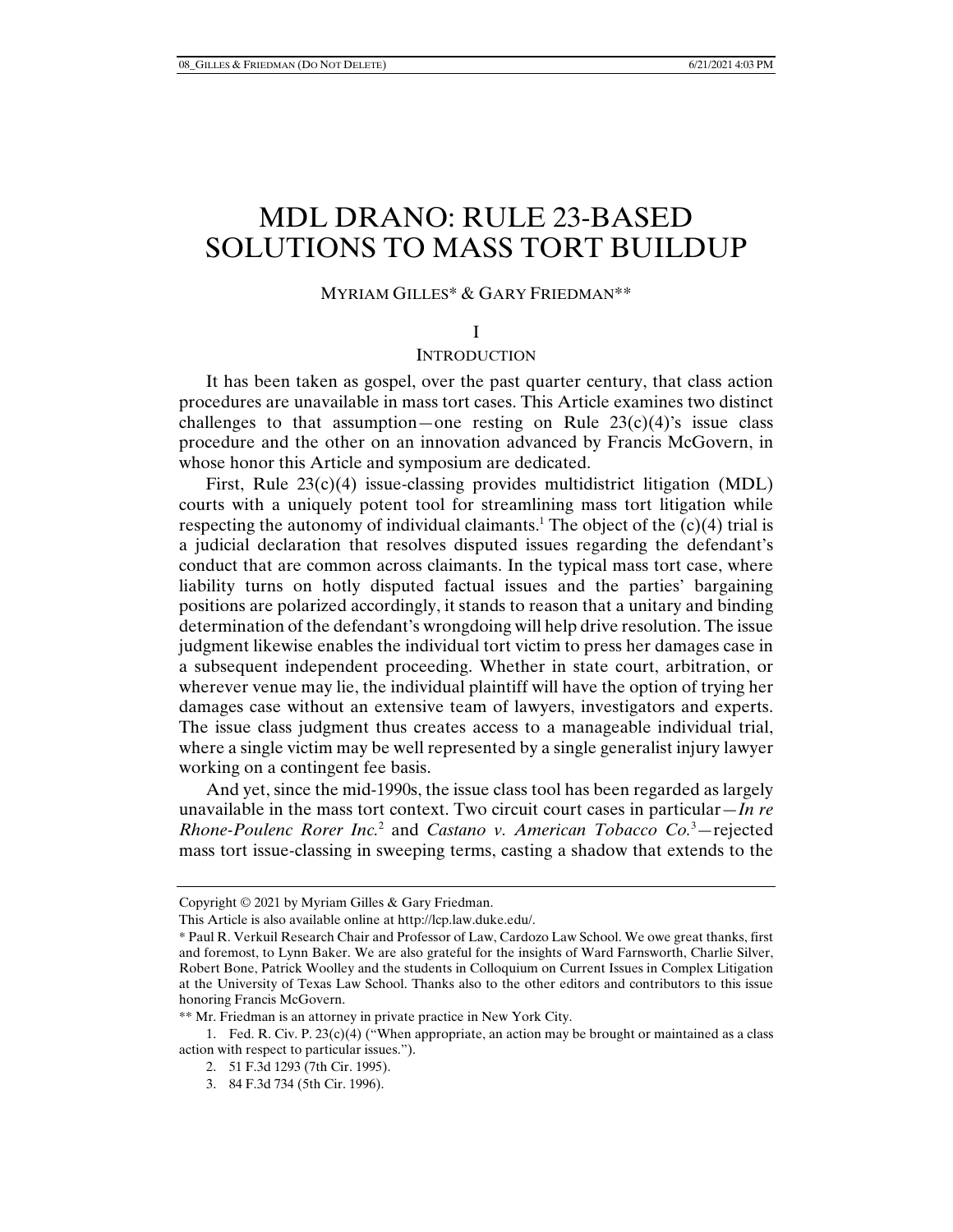present day. But the durability of this shadow is puzzling. As we have shown elsewhere, the doctrinal underpinnings of *Rhone-Poulenc* and *Castano* have long since unraveled.4 Most significantly, courts have now retired the canard that the Seventh Amendment poses a serious bar to mass-tort issue-classing, and all circuits now reject the requirement—which started with *Castano*—that common issues must predominate with respect to the case as a whole before a class may be certified to try a specific issue under Rule  $23(c)(4)$ .<sup>5</sup>

So, why have we not seen more issue-classing in mass torts? Part of the answer may be that a generation of lawyers has registered the oversimplified message that class action procedures are non-viable in mass tort cases. But there are other reasons as well. For one, issue-classing is a form of bifurcation—and it is a credo of the plaintiffs' bar that bifurcating liability and damages depresses recovery values.<sup>6</sup> Other reasons include a belief that the current bellwether trial regime increases settlement values by producing the occasional blockbuster verdict, and a potential concern by plaintiff steering committees (PSCs) that an issue class judgment will impede aggregate settlement by making it too easy for individuallyretained lawyers to decline offers to settle their case portfolios and choose instead to proceed to trial with an issue judgment in hand.

Whatever the reason, it is probably unrealistic in the short term to expect plaintiffs' steering committees to advocate for issue class treatment. And defendants, for their part, invariably want to avoid a binding up-or-down verdict on key liability issues. As a consequence, the issue class device lacks a natural champion in the adversary system. But these observations tell us little about whether issue classes are desirable from the perspective of the MDL judge. And indeed, the specific concerns that the parties are likely to have with issue-classing are strikingly unpersuasive when viewed from the court's perspective. As we argue below, from the Olympian vantage point of the judiciary, the issue class tool is well designed to unclog crowded MDL dockets.

 6. *See, e.g.,* Brian H. Bornstein, *From Compassion to Compensation: The Effect of Injury Severity on Mock Jurors' Liability Judgments*, 28 J. APPLIED SOC. PSYCH. 1477, 1485 (1998) (demonstrating that severity of plaintiff's injuries significantly increased both sympathy jurors felt for plaintiff and plaintiff's likelihood of prevailing on liability).

 <sup>4.</sup> *See* Myriam Gilles & Gary Friedman, *Rediscovering Issue Classes in Mass Tort MDLs*, 53 GA. L. REV. 1305, 1322–31 (2019) (observing that, in recent years, courts have largely repudiated the "objections to mass tort issues classes that emanate from *Rhone-Poulenc* and *Castano*").

 <sup>5.</sup> *See, e.g.*, Simon v. Philip Morris, Inc., 200 F.R.D. 21, 33 (E.D.N.Y. 2001) (observing that "[t]he historical record demonstrates that the Framers' main objective in drafting the Seventh Amendment was to limit the ability of an appellate court, specifically the Supreme Court, to review de novo and overturn a civil jury's findings of fact," but that the use by trial courts of tools "such as new trials, remittitur, JNOV, directed verdicts, and special verdicts" is unproblematic under the Seventh Amendment "even though all of these invite federal trial judges to take even issues of historical fact out of juries' hands"). Indeed, only four years after *Rhone-Poulenc*, the Seventh Circuit recognized that courts may bifurcate injury and liability issues consistent with the Seventh Amendment. Houseman v. U.S. Aviation Underwriters, 171 F.3d 1117, 1126–28 (7th Cir. 1999) (distinguishing *Rhone-Poulenc* to find that bifurcation did not violate the Seventh Amendment); *see also* Martin v. Behr Dayton Thermal Prods. LLC, 896 F.3d 405, 417 (6th Cir. 2018) ("[If] done properly, bifurcation will not raise any constitutional issues." (quoting Olden v. Lafarge Corp., 383 F.3d 495, 509 n.6 (6th Cir. 2004)).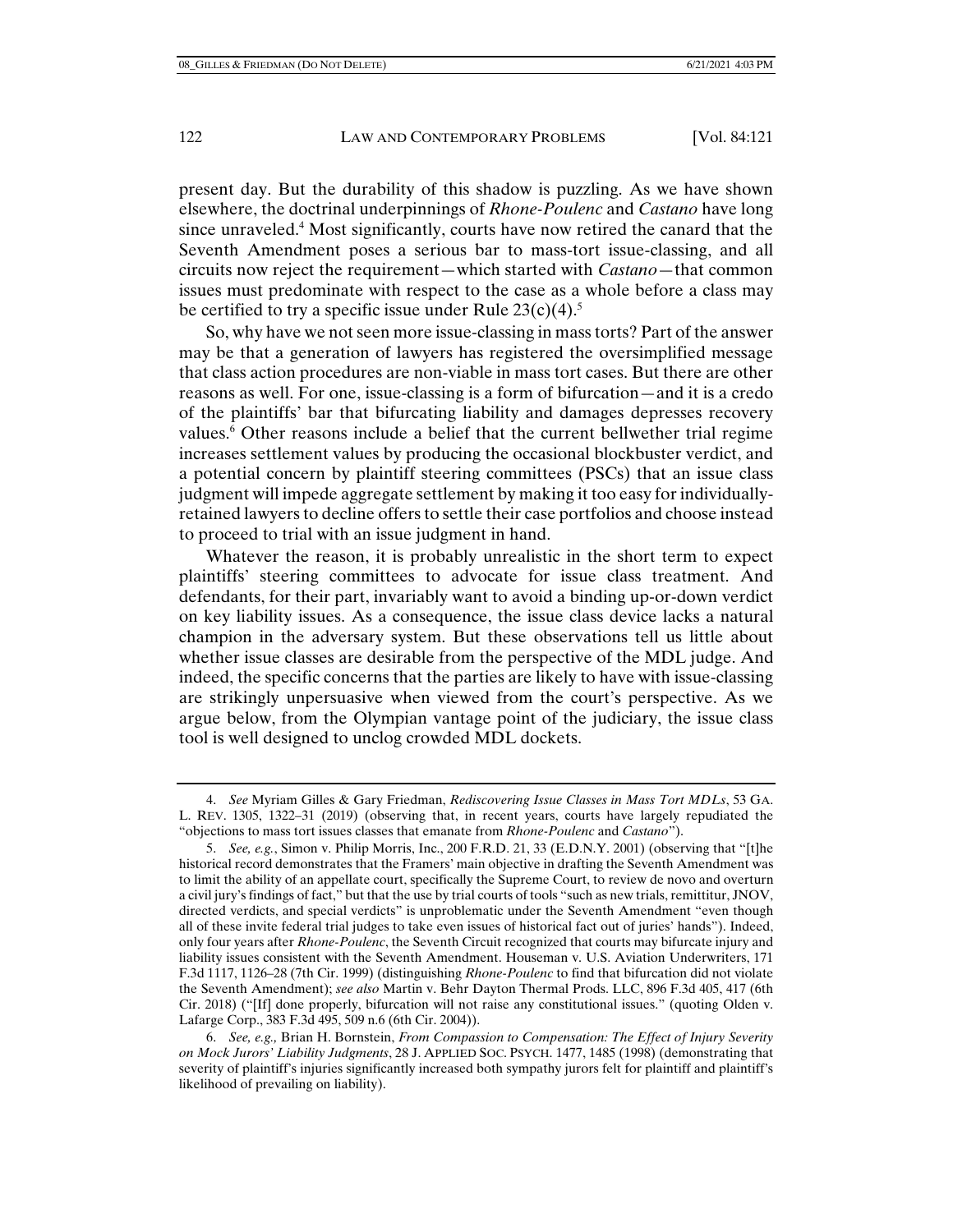Still, if the parties are not presently inclined to seek issue classes in mass tort cases even if they promote judicial efficiency and—we would argue—overall welfare, can we expect MDL courts to implement the practice on their own? Possibly. In the ongoing MDL concerning Fiat-Chrysler's "monostable gear shifters" in the Eastern District of Michigan (FCA MDL),<sup>7</sup> the idea to certify a Rule  $23(c)(4)$  issue class to determine key liability facts emanated from the MDL judge himself, sua sponte.<sup>8</sup> That litigation, which we discuss below in Part II, provides something of a test-drive for the use of  $(c)(4)$  issue-classing in MDLs, raising important questions including the application of *Lexecon, Inc. v. Milberg*  Weiss,<sup>9</sup> which generally prevents the MDL court from conducting trials of transferred cases without the consent of the parties.10

A second and very different application of Rule 23 in the MDL mass tort context was recently attempted by another district court in the Sixth Circuit, the National Prescription Opiate Litigation (Prescription Opiate MDL),<sup>11</sup> pending in the Northern District of Ohio. Adopting a novel theory developed by Professors Francis McGovern and William Rubenstein, $12$  the district court in that case certified a "negotiation class" under Rule  $23(b)(3)$ .<sup>13</sup> The negotiation class, quite unlike the issue class, is not designed to influence the conduct of litigation. Instead, as we discuss below in Part III, its exclusive focus is on facilitating "global" resolution with various defendant groups.<sup>14</sup> And while the Sixth Circuit sitting en banc has recently rejected the district court's certification of the negotiation class<sup>15</sup>—affirming a split panel decision<sup>16</sup> just as this Article goes to print—the negotiation class concept may yet be attempted elsewhere, having attracted considerable academic attention and endorsement from major repeatplayer plaintiffs' firms. In any event, the concept provides a unique vehicle for considering the application of class procedures in the mass tort MDL context.

 <sup>7.</sup> *In re* FCA US LLC Monostable Elec. Gearshift Litig., MDL No. 2744 (E.D. Mich.).

 <sup>8.</sup> Opinion and Order Granting in Part and Denying in Part Plaintiffs' Motion to Certify Class Action and Certifying Issue Classes, FCA US LLC Monostable Elec. Gearshift Litig., MDL No. 2744 (E.D. Mich. Dec. 9, 2019), ECF No. 492 [hereinafter FCA MDL Order].

 <sup>9. 523</sup> U.S. 26 (1998).

 <sup>10.</sup> *Id*. at 38.

 <sup>11.</sup> *In re* Nat'l Prescription Opiate Litig., MDL No. 2804 (N.D. Ohio).

 <sup>12.</sup> *See* Francis McGovern & William Rubenstein, *The Negotiation Class: A Cooperative Approach to Class Actions Involving Large Stakeholders*, 99 TEX. L. REV. 73, 78–9 (2020) ("In this Article, we offer heterogenous class members a mechanism for cooperation, a new form of class certification that we call *negotiation class certification."*).

 <sup>13.</sup> *In re* Nat'l Prescription Opiate Litig., 332 F.R.D. 532, 537 (N.D. Ohio 2019); *see also* Fed. R. Civ. P. 23(b)(3) ("A class action me be maintained if . . . questions of law or fact common to class members predominate over any questions affecting only individual members . . .").

 <sup>14.</sup> McGovern & Rubenstein, *supra* note 12, at 73 (arguing that "if the class members could unite, they might increase their leverage and extract a premium from a defendant eager to settle the whole package of claims, with that global settlement simultaneously benefiting the defendant").

 <sup>15.</sup> *In re* Nat'l Prescription Opiate Litig*.*, MDL No. 2804, 2020 U.S. App. LEXIS 40688, at \*5 (6th Cir. Dec. 29, 2020).

 <sup>16.</sup> *In re* Nat'l Prescription Opiate Litig., 976 F.3d 664 (6th Cir. 2020).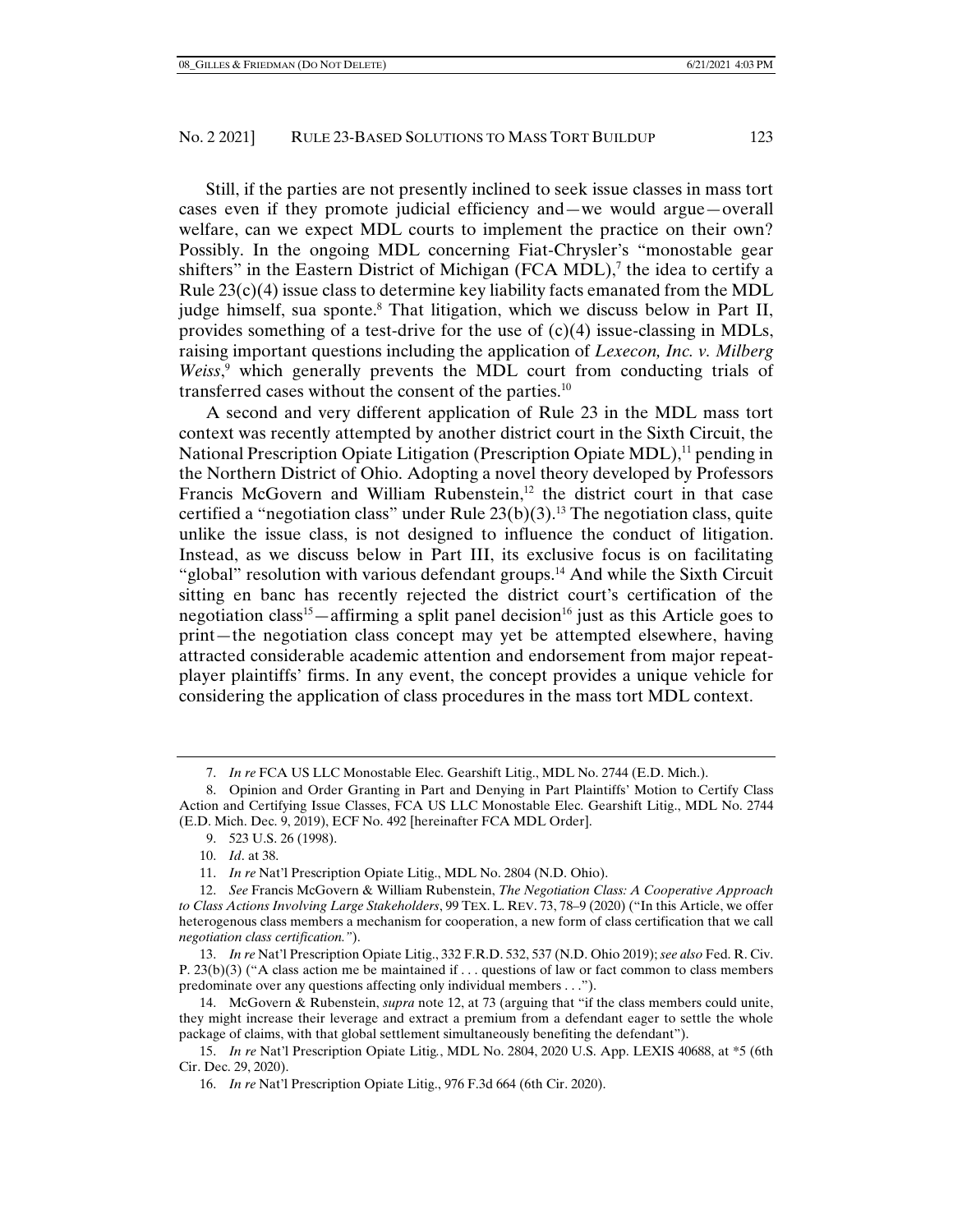In broad strokes, the procedure adopted in the Prescription Opiate MDL begins by certifying a class for the purpose of negotiating a global deal. A formula for the allocation of eventual proceeds is proposed by the PSC—now, class counsel—and, on that basis, class members make decisions whether to opt out.<sup>17</sup> Because the opt-out decision precedes negotiations, the defendants understand the scope of the class with whom they are negotiating. Their skepticism about the PSC's ability to deliver on a global deal is allayed. Defendants are under no obligation to negotiate with the class—no more than they were with an ordinary PSC—but if a deal is struck with the negotiation class, then the terms are put to the class members for a vote. If the measure passes by super-majority, then the class members are bound by the agreement and its release provisions.18 Only those who opted out at the front end will retain their individual actions, free and clear of the release. And if a deal is not struck, then there is no class action for litigation purposes; the MDL proceeds as though the negotiation class never happened.

This Article begins with a close examination of these Rule 23-based models. As we show in Part II, the issue class model would unclog MDLs by quickly and efficiently litigating major merits issues—but carries with it a substantial risk that plaintiffs could lose on the merits. But, as we show, this is a risk inherent in the adversary system—and should not give us undue pause here. Part III then examines the negotiation class model, which aims to achieve settlement purely by addressing the collective action problems created when large stakeholders threaten exit.<sup>19</sup> Defendants are understandably loath to negotiate with a PSC who cannot speak for such large claimants, and may also worry that any deal they are able reach with the PSC will give these outlier plaintiffs tremendous hold-out leverage. The negotiation class solves for these twin dilemmas by settling on an allocation scheme at the front end and forcing stakeholders to exercise an early opt-out.

Part IV compares and contrasts these class action-based models, which ultimately have little in common beyond shared roots in Rule 23. In this Part, we observe that a preference for one approach over the other may turn, in part, on the nature and facts of the given litigation—but equally important is the judicial

 <sup>17.</sup> *In re* Nat'l Prescription Opiate Litig., 332 F.R.D. at 537 ("Plaintiffs' attorneys have worked together to establish a public health-based settlement allocation plan, the details of which are all made available to the Class and public at a case website."); *id.* ("At the front end, before having to make the opt-out decision, the class members can calculate their share of any future settlement.").

 <sup>18.</sup> *Id*. ("At the back end, each class member will be entitled to vote (yes or no) on whether a proposed settlement amount is sufficient, and no settlement will be deemed accepted unless it garners a supermajority (75%) of those voting; here, a proposal will need to secure approval from six separate supermajority vote counts, reflecting different slices of the class.").

 <sup>19.</sup> McGovern & Rubenstein, *supra* note 12 at 74 ("By establishing the contours of the class prior to settlement discussions, negotiation class certification would provide the defendant with a precise sense of the scope of finality a settlement would produce, hence encouraging a fulsome offer."). *See also In re* Nat'l Prescription Opiate Litig., 332 F.R.D. at 537 ("Defendants in this MDL are concerned that many [city and county] Plaintiffs could opt out," so Defendants would have "paid a lot of money to settle nonlitigating claims but would still have to litigate a host of potentially significant claims").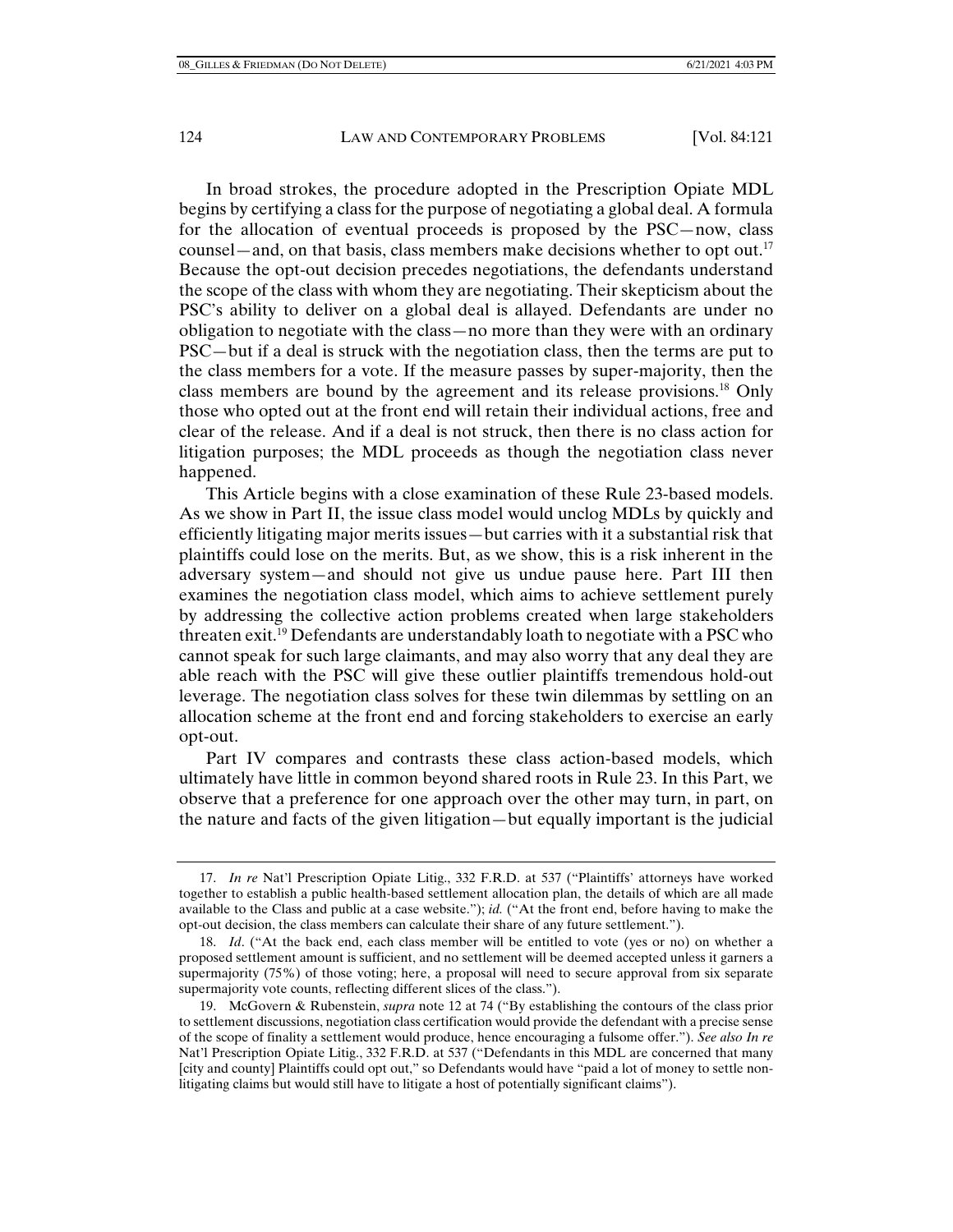philosophy of the MDL judge. To wit: if the negotiation class model represents the apotheosis of managerial judging, $20$  then the issue class takes a fundamentally adjudication-centric approach to alleviating docket congestion in mass-tort MDLs. Accordingly, we argue that the issue class approach is a more effective means of managing mass tort litigation, and one that enables the MDL court to perform the role for which it was intended.

#### II

## THE ISSUE CLASS MODEL AND THE FCA MDL

A principal insight of the issue class model is that current MDL practice is marked by undue aversion to binding adjudication.<sup>21</sup> The standard bellwether trials are a singularly attenuated way of using the adjudicatory process to inform negotiated resolution.22 To be sure, big bellwether verdicts can drive settlements, and defendants can be expected to take notice when they lose multiple bellwether trials.<sup>23</sup> But so too can the informational effects of bellwethers be murky, as when plaintiffs win some trials and defendants win some trials.<sup>24</sup> Absent broad

 22. Eldon Fallon, Jeremy Grabill & Robert Wynne, *Bellwether Trials in Multidistrict Litigation*, 82 TUL. L. REV. 2323, 2332 (2008) (observing that "[t]he ultimate purpose of holding bellwether trials [is] not to resolve the thousands of related cases pending in the MDL . . . but instead to provide meaningful information and experience to everyone involved").

 23. *See* Mihir Zaveri, *Monsanto Weedkiller Was "Substantial Factor" in Causing Man's Cancer, Jury Says*, NEW YORK TIMES, (March 19, 2019), available at https://www.nytimes.com/2019/03/19/busin ess/monsanto-roundup-cancer.html?searchResultPosition=1 [https://perma.cc/K8YN-HYGV] (reporting on an \$80 million verdict in a bellwether trial involving a plaintiff who used Roundup and developed stage 3 non-Hodgkin's lymphoma); Patricia Cohen, *Roundup Maker to Pay \$10 Billion to Settle Cancer Suits*, NEW YORK TIMES, (June 24, 2020) (reporting that, in the wake of the bellwether verdict and other jury verdicts, Bayer had agreed to "pay more than \$10 billion to settle tens of thousands of claims while continuing to sell the product without adding warning labels about its safety").

 24. *See* Fallon et al, *supra* note 22, at 2335 (reporting that, in addition to six bellwether trials held in the federal MDL court, "approximately 13 thirteen additional cases were tried before juries in state courts in New Jersey, California, Texas, Alabama, Illinois, and Florida" and that Merck won most of the bellwethers). Further, not all mass tort MDLs feature bellwether trials. ELIZABETH CHAMBLEE BURCH, MASS TORT DEALS: BACKROOM BARGAINING IN MULTIDISTRICT LITIGATION at 27-30 (2019) (reporting that bellwether trials take place in only 44% of mass tort MDLs).

 <sup>20.</sup> This phrase is often associated with Judith Resnik's influential scholarship chronicling the modern judge's embrace of settlement over adjudication, and the concomitant focus on "managing" cases rather than resolving them through the adversarial process. *See, e.g. ,* Judith Resnik, *Managerial Judges,*  96 HARV. L. REV. 374, 376 (1982). The negotiation class offers a set of distinctly managerial tools—or one could even say political tools—to be wielded by the district judge in much the same way as a political leader might seek a legislative result.

 <sup>21.</sup> Some MDL courts have tried to bring binding adjudication to bear outside the Rule 23 context through so-called "binding bellwethers." But these attempts have met with failure in the appellate courts. See, e.g., *In re Chevron*, 109 F.3d 1016 (5<sup>th</sup> Cir. 1997). The flaw in the binding bellwether model is that, without a Rule 23 analysis, the court lacks a basis to infer the homogeneity required to bind non-parties consistent with due process. *Id.* The binding bellwether, in effect, is an attempt to use the doctrine of offensive nonmutual issue preclusion to supplant the requirements of Rule 23. *See generally,* Linda S. Mullenix, *Problems in Complex Litigation*, 10 REV. LITIG. 213, 222 (1991) ("[T]he federal appellate courts have effectively eliminated issue preclusion as a means of preventing the re-litigation of duplicative claims, except in the narrowest of circumstances. These doctrines have frustrated the ability of federal courts to deal with mass tort cases in an aggregative fashion, thus requiring the repetitive adjudication of thousands of similar claims.").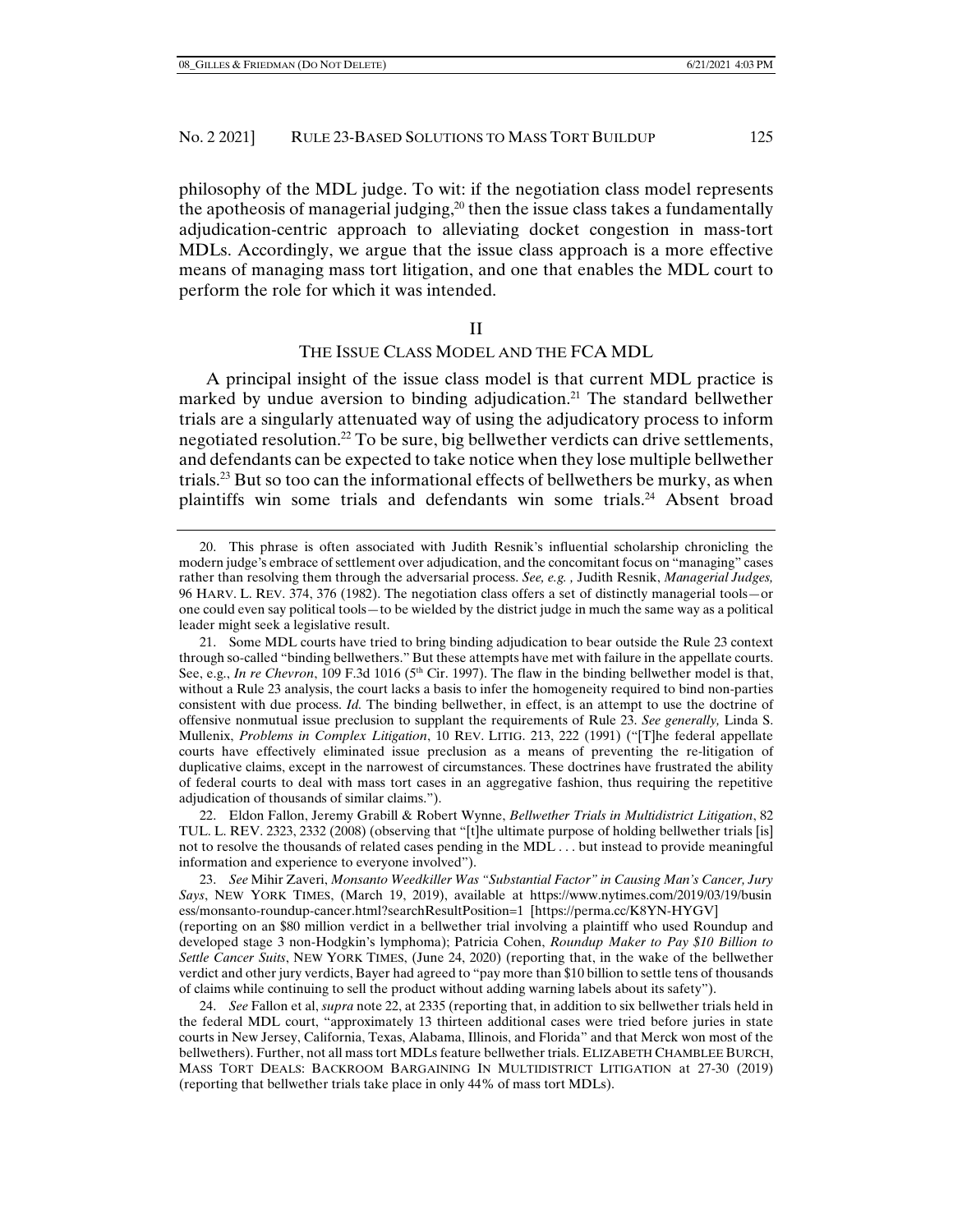preclusive effects, the bellwether trials themselves are merely exercises yielding data-points for negotiators to consider.25 In the long slow dance of MDL tort litigation, the principals—the PSC and defense—circle round and round, sometimes modifying their bargaining positions in response to the occasional bellwether verdict, and sometimes not.

The issue class model replaces debatable data-points with binding judgments on key liability issues. Where core liability questions are hotly disputed, these binding judgments will presumably impel defendants to improve aggregate settlement offers and will enhance the ability of individual plaintiffs or firms to try damages cases to a jury. Whether these benefits outweigh the informational effects of bellwether trials in any given MDL is a separate question—and one that might well be answered differently by judges, defendants, PSCs and individually retained lawyers.

Where the benefits of issue classing are apparent, the transferee court may certify a standalone Rule  $23(c)(4)$  class seeking a declaratory judgment with respect to certain delineated issues.<sup>26</sup> At one time, the prevailing view was that declaratory judgments, as mere precursors to suits for damages or injunctions, were "beyond the power conferred on the federal judiciary" in the Cases or Controversies Clause.<sup>27</sup> But the Supreme Court recognized in 1937 that "the judicial function may be appropriately exercised" in a declaratory case, "although the adjudication of the rights of the litigants may not require the award of process or the payment of damages."28 And in modern times, as Judge Posner has observed, the principal utility of a declaratory judgment is to serve as "a prelude to a request for other relief, whether injunctive or monetary."29

Cases seeking a judicial declaration "with respect to particular issues" may be "brought or maintained as a class action" under Rule  $23(c)(4)$ .<sup>30</sup> What that means, in our view, is that the members of a successful issue class receive a judgment that operates as a sort of ticket, which the bearer may present in a court of competent jurisdiction and thereby establish, conclusively, the particular issue or element in her case for individual damages. The key to the successful operation of this model is crisp and clear framing of the issues presented for resolution in

 <sup>25.</sup> *But see* Francis E. McGovern, *An Analysis of Mass Torts for Judges*, 73 TEX. L. REV. 1821, 1842 (1995) (describing the "life cycle" of a mass tort and suggesting that plaintiffs may gain an advantage over time once "they have discovered sufficient information and expertise to present a credible case on liability, causation, and damages; have surmounted legal obstacles or made new, more favorable law; and have developed a second-generation offensive strategy to counter the previously successful approach of the defense").

 <sup>26.</sup> Myriam Gilles & Gary Friedman, *The Issue Class Revolution*, 101 B.U. L. REV. 133, 151 (2021) (describing "the issue class action [as] a standalone vehicle for declaratory relief").

 <sup>27.</sup> Willing v. Chicago Auditorium Association, 277 U.S. 274, 283–84 (1928); *see also* Andrew Brandt, *Much to Lose, Nothing to Gain,* 58 ARK. L. REV. 767, 829 (2006).

 <sup>28.</sup> Aetna Life Ins. Co. v. Haworth, 300 U.S. 227, 242 (1937).

 <sup>29.</sup> Berger v. Xerox Retir. Income Guar. Plan, 338 F.3d 755, at 763 (7th Cir. 2003); *see also id.* at 764 ("[a]s long as the concrete follow-on relief. . .will if ordered. . .be the direct, anticipated consequence of the declaration, rather than something unrelated to it, the suit can be maintained under Rule  $23(b)(2)$ ").

 <sup>30.</sup> FED. R. CIV. P. 23(C)(4).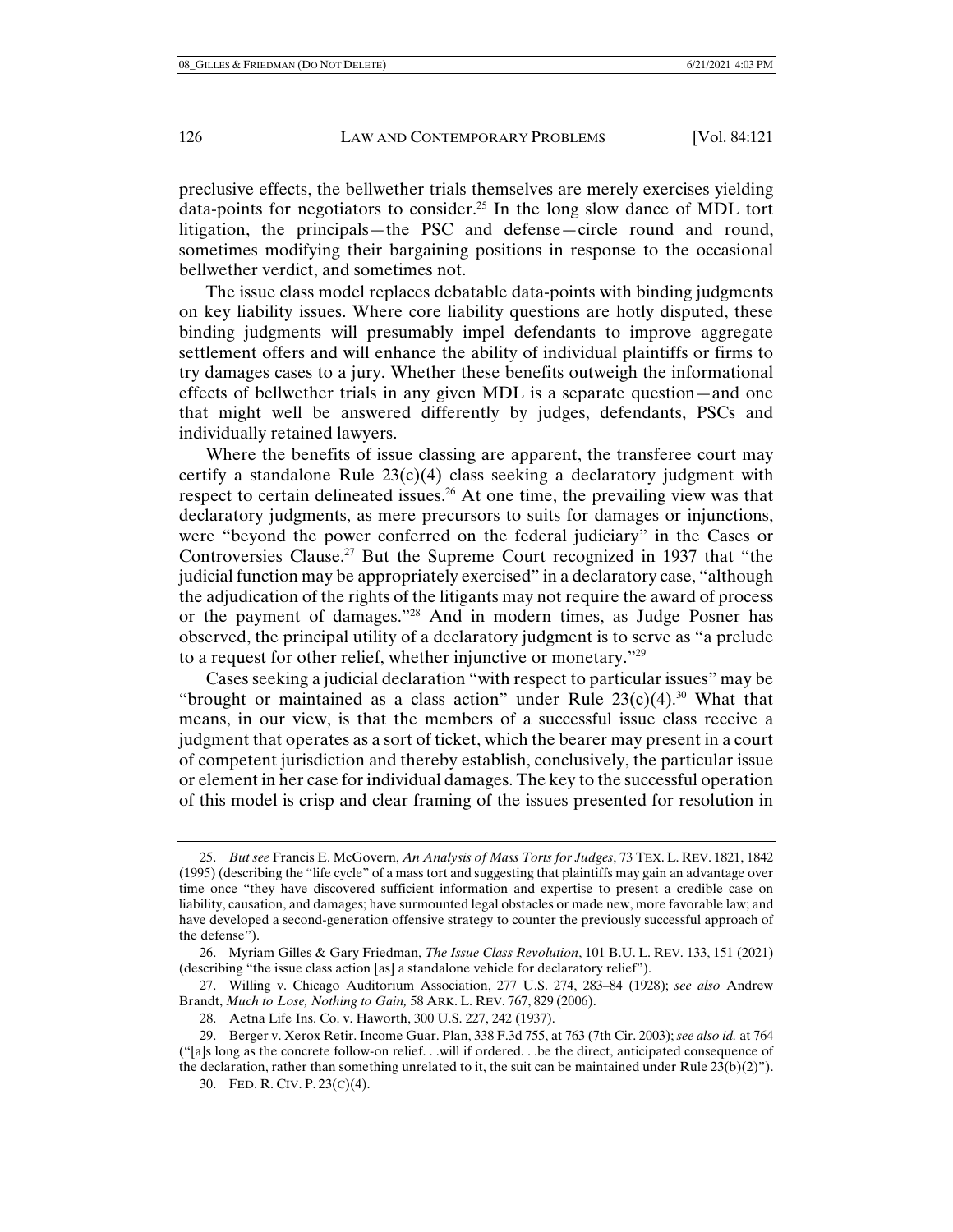the  $(c)(4)$  trial.<sup>31</sup> So long as the issue judgment is unequivocal and free of potential ambiguity, preclusion principles will apply in the follow-on proceeding. Below, we offer a case study in the application of these principles.

## A. The FCA MDL Issue Class

The FCA MDL provides a beta-test for issue-classing in the setting of a mass tort MDL—albeit one that concerns product liability, and not personal injury, claims. In the FCA MDL, purchasers of certain Jeep and Chrysler vehicles filed cases in courts around the country, alleging serious defects relating to the gearshifting system. The Judicial Panel on Multidistrict Litigation centralized the actions in the Eastern District of Michigan before District Judge David Lawson.<sup>32</sup> After Judge Lawson appointed a plaintiffs' steering committee to steward the litigation, the PSC sought certification of a damages class under Rule 23(b)(3). Judge Lawson, however, held the class not certifiable because "plaintiffs have not satisfied their burden of establishing the predominance of common issues over individual issues"—specifically, plaintiffs could not show that the element of reliance was susceptible to common proof.33

Nevertheless, Judge Lawson was mindful that the defendant's conduct in manufacturing and marketing automobiles does not vary from one plaintiff to another. Chrysler's conduct, in other words, presents issues that are common across all plaintiffs. Accordingly, while no party had sought or even raised the possibility of issue class treatment, the court sua sponte certified a class under Rule  $23(c)(4)$  to address three specific liability questions, namely: (1) "whether the monostable gear shift has a design defect"; (2) "whether the defendant knew about the defect and concealed its knowledge from buyers"; and (3) "whether information about the defect that was concealed would be material to a reasonable buyer."34

Judge Lawson's questions appear well framed for purposes of generating preclusive findings of fact.35 The judicial declaration resulting from the Rule  $23(c)(4)$  trial, assuming the plaintiffs prevail, will readily be accorded binding effect in a subsequent damages action brought by any member of the  $(c)(4)$  class.

 <sup>31.</sup> Gilles & Friedman, *supra* note 4, at 1319 ("At the outset of the case, the judge [may] certify a  $(c)(4)$  class . . . and provide a crisp statement of the common issues to be tried in the  $(c)(4)$  trial. And at the close, the court [should] taken care to present clear jury interrogatories, with downstream preclusive effects in mind. The result would have been a piece of paper that each plaintiff could then take into her local trial court, entitling her to a binding declaration that certain core issues of her claim have been established as a matter of law.").

 <sup>32.</sup> *In re* FCA USA LLC Monostable Elec. Gearshift Litig., 214 F. Supp. 3d 1354 (J.P.M.L. 2016).

 <sup>33.</sup> FCA MDL Order, *supra* note 8.

 <sup>34.</sup> *Id*.

 <sup>35.</sup> In objecting to the certified issues, defendants argued that the definition of "design defect" varies from state to state. *See* Defendant FCA US LLC'S Reply Brief in support of its Motion to Decertify, *In re* FCA US LLC Monostable Elec. Gearshift Litig., MDL No. 2744 (Jun. 22, 2020), ECF No. 684. But even if there are, across states, several distinct verbal formulations for what constitutes a "design defect," the Court can easily ask the jury if each such test was met. This strikes us as the sort of thing courts do every day in approving jury verdict forms.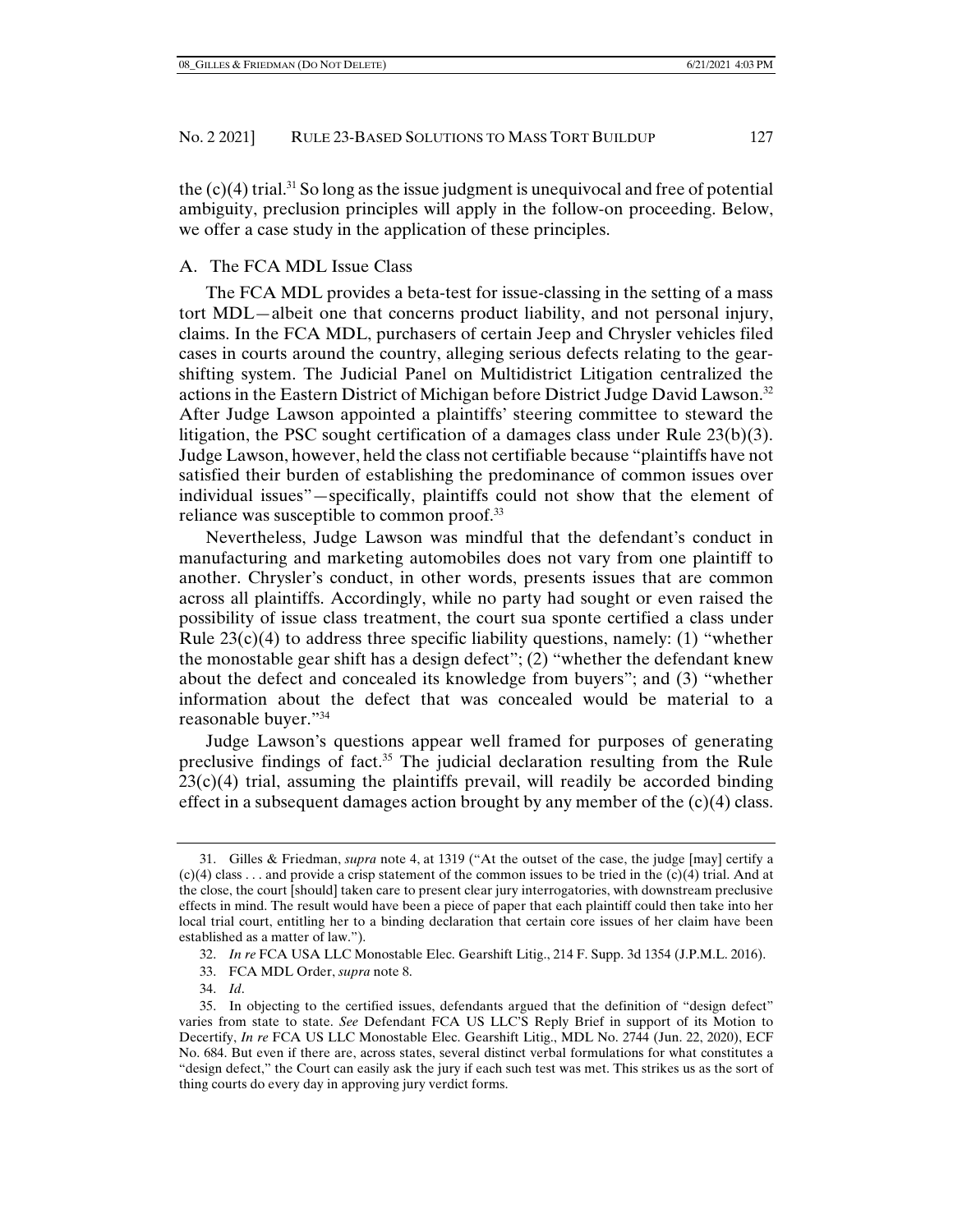By straightforward application of issue preclusion—not the *Parklane Hosiery*  variety but true collateral estoppel where complete mutuality exists—the defendants should be fully foreclosed from relitigating design defect, knowledge, concealment, and objective materiality. How far that gets any given plaintiff is a separate question: with these predicate facts established, a verdict of liability might follow *a fortiori* in some jurisdictions, while the plaintiff in others may yet be required to establish individual reliance or other liability elements. But either way, it stands to reason that the increased availability of the trial option places substantial settlement pressure on the defendants—at least, in cases where key liability issues are seriously contested.

#### B. The *Lexecon* Issue

In response to the district court's sua sponte certification of an issue class in the FCA MDL, the defendants moved for decertification.36 Most significantly, for present purposes, they argued that the MDL court lacks jurisdiction to hold a class-action trial, including an issue class trial, for claimants whose cases were transferred via 28 U.S.C. § 1407. The MDL statute, after all, only sanctions transfer and centralization "for pre-trial purposes" and the Supreme Court held in *Lexecon* that judges may not transfer constituent cases to themselves for trial.<sup>37</sup> Instead, the MDL statute provides that transferred actions "shall be remanded" to the court of origination before trial. $38$  On the defendants' argument in the FCA MDL, therefore, an issue class trial could at most determine the designated issues for those plaintiffs whose cases were originally filed in the Eastern District of Michigan.

As we write, the motion to decertify the class in the FCA MDL remains pending. But we do not see *Lexecon* principles as a serious impediment to the issue class model. Even if the Rule  $23(c)(4)$  class at the issue trial were to consist only of plaintiffs who originally filed their cases in the MDL court, the transferred plaintiffs would still have compelling arguments for application of non-mutual offensive collateral estoppel based on the  $(c)(4)$  verdict.<sup>39</sup>

 <sup>36.</sup> Defendant FCA US LLC's Motion to Decertify the Class, *In re* FCA US LLC Monostable Elec. Gearshift Litig., MDL 2744 (E.D. Mich. May 18, 2020).

 <sup>37.</sup> *See* Lexecon Inc. v. Millberg Weiss, 523 U.S. 26, 34 (1998) (when "pretrial proceedings have run their course," Section 1407 "obligates the [MDL] Panel to remand any pending case to its originating court").

 <sup>38. 28</sup> U.S.C. § 1407(a) ("Each action so transferred shall be remanded by the panel at . . . the conclusion of such pretrial proceedings to the district from which it was transferred . . . .").

 <sup>39.</sup> More technically, in follow-on damages litigation brought by members of the (c)(4) class, the issue judgment would preclude re-litigation of the designated issues under the fully mutual (and usually nondiscretionary) version of issue preclusion. And irrespective of any state's preclusion laws, the federal judgment should be accorded full faith and credit if the follow-on case is brought by a member of the issue class in state court. By contrast, non-members of the issue class would be left to argue for application of *Parklane Hosiery*, where the discretion of a state or federal trial court to refuse application of estoppel principles is greater. Nonetheless, the case for application of non-mutual issue preclusion is compelling in this context because, among other reasons, the defendant's incentives and opportunities to fully and fairly litigate the issue were presumably high, given that the parties and the MDL court understood at the front end that the  $(c)(4)$  trial was intended to have broadly preclusive effects.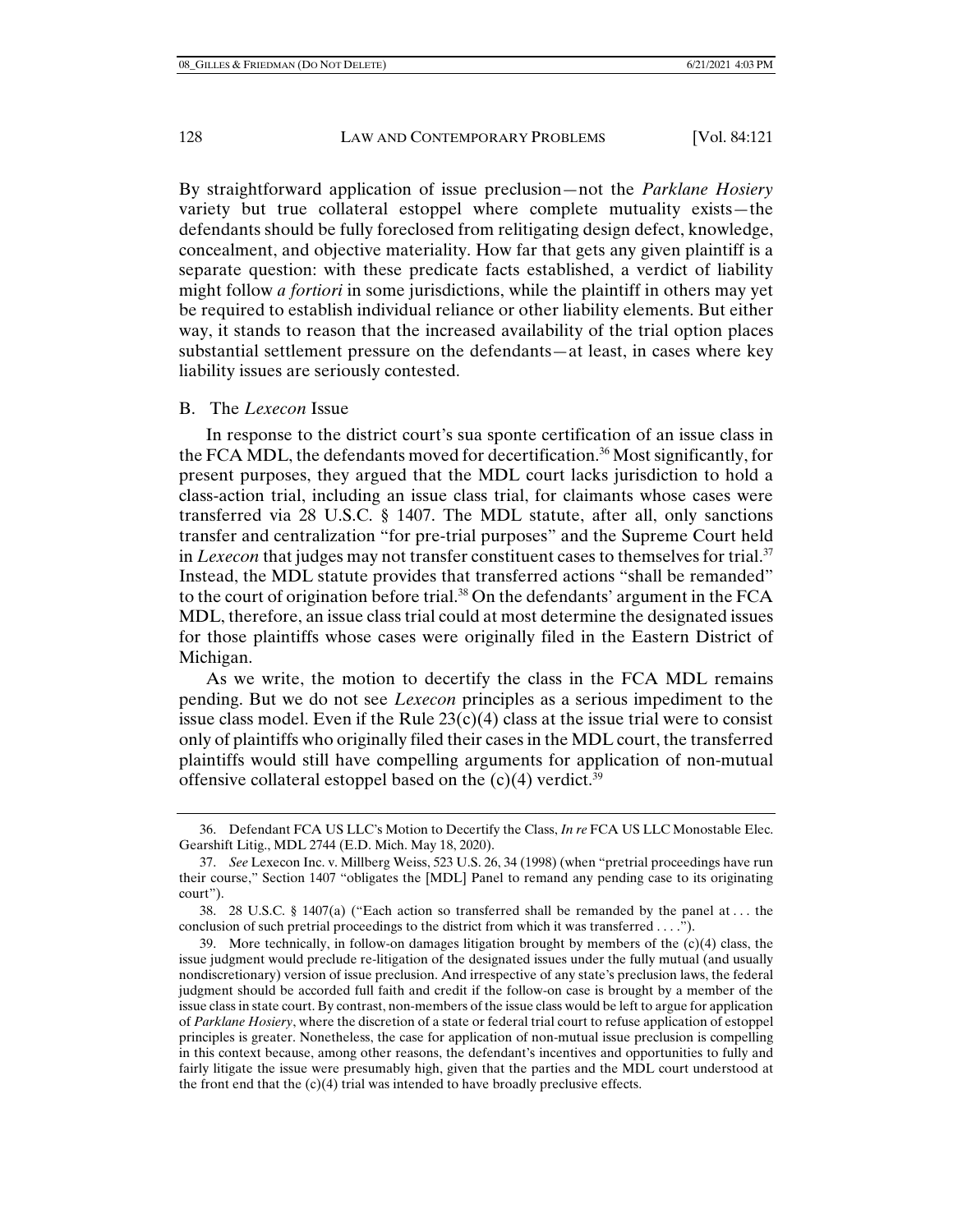Moreover, plaintiffs can avoid the effects of *Lexecon* altogether by filing an issue class complaint in the MDL court. This issue class complaint is distinct from the familiar "master complaint" that a PSC typically files in mass-tort MDLs after transfer, and also from the superseding class action complaint that we see in the MDL class action context. A master complaint, often used in the mass tort arena, is merely an administrative device: the underlying individual tort cases, defined by their own individual complaints, retain their separate identities.<sup>40</sup> The master complaint serves as an organizing tool that provides the transferee court a basis to shape discovery and consider motions across cases, including motions to dismiss or for summary judgment.41 Thus, the Supreme Court has recognized that the filing of a master complaint in the MDL transferee court does not affect the separate identity of the underlying individual cases.<sup>42</sup>

By contrast, in the class-action MDL context—for example, in antitrust or securities MDLs—class-action complaints purporting to represent a group, or groups, of plaintiffs are filed all over the country and then centralized in the MDL court, which then appoints class counsel and vests it with authority to file a superseding class action complaint. This document does not merely merge the constituent cases for pre-trial purposes, but fully *supplants* the antecedent class actions filed on behalf of similar groups of putative class members. Because the superseding class action complaint is filed in the transferee district, the MDL court has jurisdiction to try the class action consistent with *Lexecon*, no matter where the original class action complaints were filed.

So, what is the upshot here for Rule  $23(c)(4)$  issue classes inside of mass-tort MDLs? We think the answer is clear. After MDL transfer, the PSC should file an issue class complaint on behalf of all claimants. The issue class complaint is not merely an administrative device, but rather a real complaint that provides a basis for trial in the MDL court on behalf of all members of the class, as defined in the issue class complaint and certified by the court. But the issue class complaint is not a superseding complaint. It does not supplant the underlying individual cases. Instead, after the issue class case is tried to conclusion, those individual cases

<sup>40</sup>*. See, e.g.*, *In re* Vioxx Prods. Liab. Litig., 239 F.R.D. 450, 454 (E.D. La. 2006) (explaining that a master complaint is only an administrative device that "should not be given the status of an ordinary complaint"); *see also In re* Nuvaring Prods. Liab. Litig., MDL No. 1964, 2009 WL 2425391, at \*2 (E.D. Mo. Aug. 6, 2009) (same).

 <sup>41.</sup> For a recent example of a Master Complaint in a personal injury MDL, see Consolidated Consumer Class Action Complaint, *In re* Zantac (Ranitidine) Prods. Liab, Litig., MDL No. 2924 (S.D. Fl. June 22, 2020), ECF No. 889 (master complaint alleging that various companies involved in the manufacture, sale, distribution and repackaging of ranitidine failed to disclose cancer-causing compounds).

 <sup>42.</sup> In *Gelboim v. Bank of Am. Corp*., 574 U.S. 405, 413 n.3 (2015), the Court recognized that "[p]arties may elect to file a 'master complaint' and a corresponding 'consolidated answer,' which supersede prior individual pleadings. In such a case, the transferee court may treat the master pleadings as merging the discrete actions," but that merger only extends "for the duration of the MDL pretrial proceedings." (Citation omitted). The underlying constituent cases "retain their separate identities" and must be transferred back under *Lexecon* at the end of pretrial proceedings. *Id* at 413*.*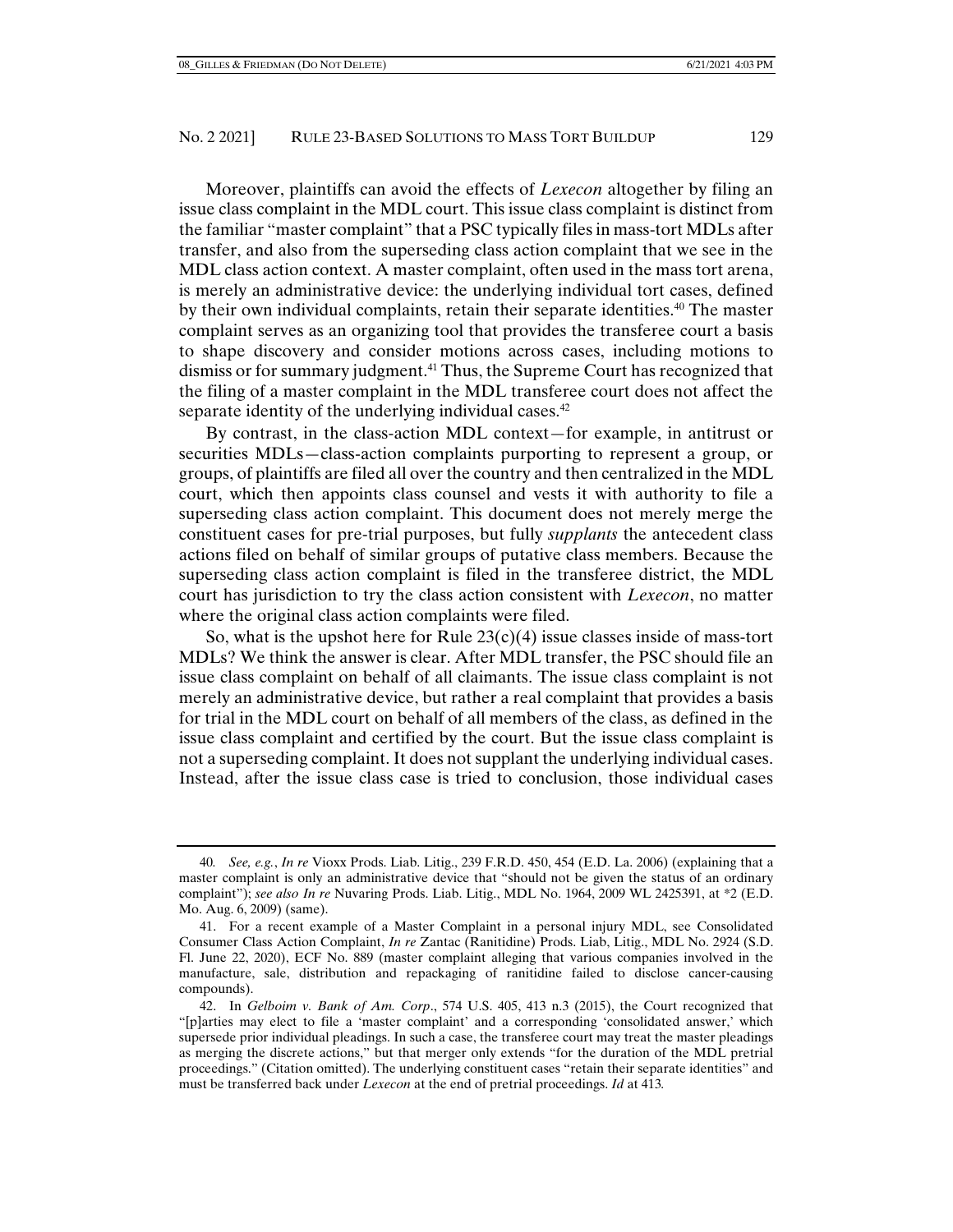retain their force and individual identity. They may proceed as individual cases wherever jurisdiction permits.

C. Other Procedural Considerations

Returning to the FCA MDL case study for issue-classing in the MDL context, two additional procedural considerations warrant discussion: class certification and common benefit attorneys' fees.

First is class certification. Because issue class actions are in fact standalone class actions for declaratory relief, we have previously observed that they should be certified under Rule  $23(b)(2)$  and not  $(b)(3)$ .<sup>43</sup> The hallmark of  $(b)(2)$ , articulated by Professor Nagareda and enshrined into Supreme Court case law by Justice Scalia, is "the indivisible nature of the injunctive or declaratory remedy warranted—the notion that the conduct is such that it can be enjoined or declared unlawful only as to all of the class members or as to none of them."44 This test is always met in (c)(4) cases, where the questions relate solely to the *defendant's* conduct. Moreover, the opt-out right that attends  $(b)(3)$  class actions makes no sense in the (c)(4) context. The opt-out right protects the individual plaintiff's ability to control her damages case; it is not designed to insulate her from the application of collateral estoppel or other preclusion doctrines.<sup>45</sup> And in the issue class context, the individual plaintiff has total autonomy over her damages case: she remains at all times free to press or settle the claim as she likes.

Accordingly, we offer our gentle criticism of Judge Lawson's reliance upon Rule  $23(b)(3)$  in certifying the issue class in the FCA MDL. We do not contend that certifying the class under  $(b)(3)$  was impermissible: the court was certainly correct in reasoning that common questions predominate with respect to the certified issues, and in rejecting the view that issue class certification under (b)(3) requires that common questions predominate with respect to the case as a whole.<sup>46</sup> But certifying under (b)(3) injects needless confusion by allowing plaintiffs an illusory opt-out right, the sole effect of which is to let each plaintiff elect whether the issue class judgment will bind him formally as a matter of issue preclusion or less formally as a matter of stare decisis or persuasive effect.

Another procedural question raised by (c)(4) issue-classing concerns common benefit attorneys' fees. In the FCA MDL, as in most mass tort MDLs, the court at an early stage approved a "common benefit protocol" that contemplates the PSC and its designees will perform work for the common

 <sup>43.</sup> Gilles & Friedman, *supra* note 26, at 145 ("The proper vehicle for certifying an issue class . . . is Rule 23(b)(2), which specifically authorizes for certification of class actions seeking 'declaratory relief.'").

 <sup>44.</sup> Wal-mart Stores, Inc. v. Dukes, 564 U.S. 338, 360 (2011) (quoting Richard A. Nagereda, *Class Certification in the Age of Aggregate Proof*, 84 N.Y.U. L. REV. 97, 132 (2009)).

 <sup>45.</sup> Gilles & Friedman, *supra* note 26, at 17–18 (observing that it is not "entirely clear what the right to opt out of a pure declaratory judgment suit even means, or how it might work. The intended consequence, presumably, would be simply to exempt the opt-out from the binding preclusive effect of the  $(c)(4)$  judgment. But even that is not assured by the act of opting out").

 <sup>46.</sup> Martin v. Behr Dayton Thermal Prods. LLC, 896 F.3d 405, 413 (6th Cir. 2018).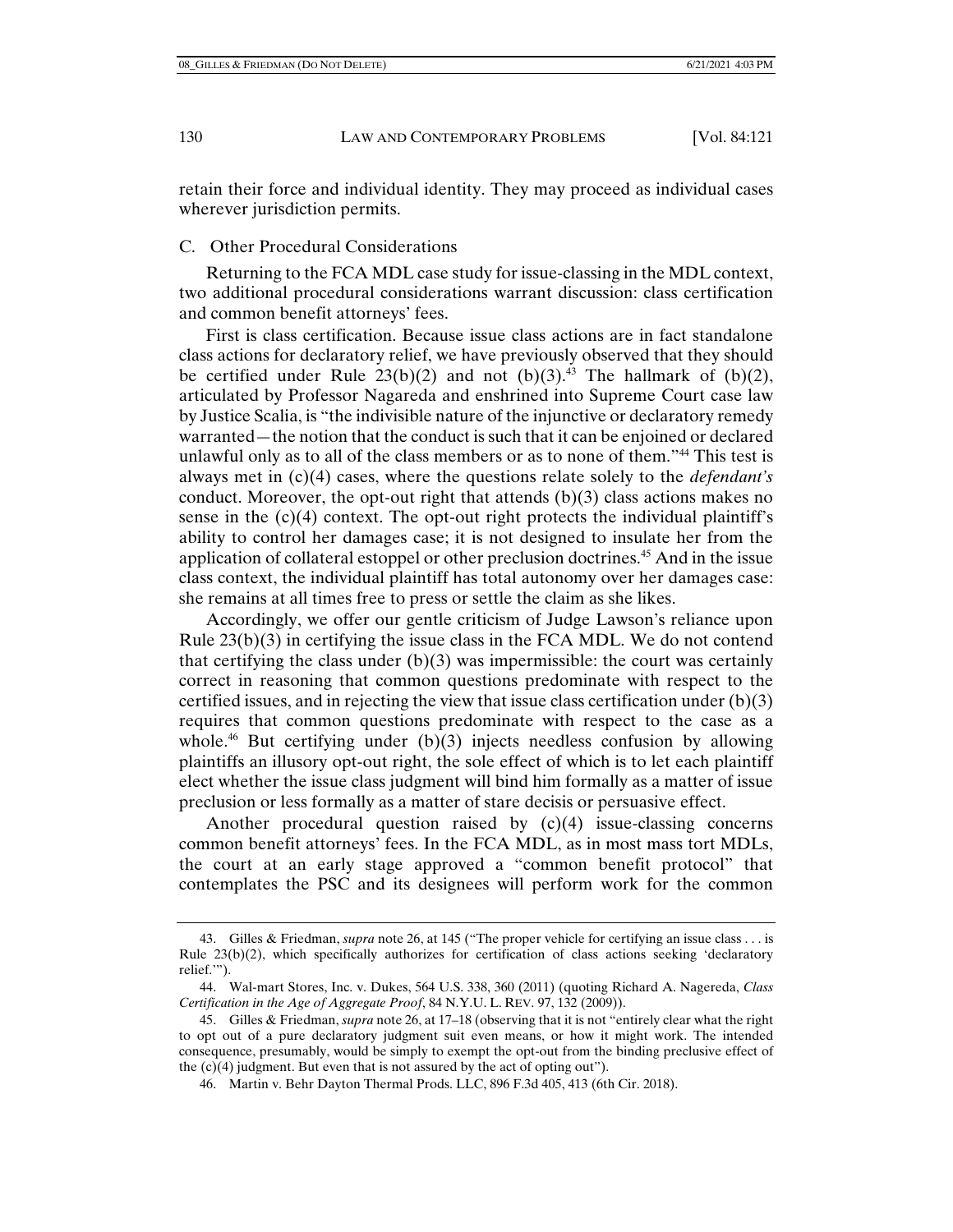benefit of all plaintiffs and, one way or another, will eventually be compensated for that work.<sup>47</sup> Assessments for common benefit work are effectuated in any number of ways, all of which include a judicial order that draws on a court's equitable powers to compel individually retained counsel in the MDL to pay a portion of their contingency fees to the PSC.48 In some cases, the court's order will be further enshrined in the settlement agreement between the parties, with the defendant agreeing to pay the common benefit assessment directly into the common benefit fund established by the court's order.49 In addition, the order creating the common benefit assessment may include fee-transfer agreements, where individually retained counsel sign form agreements engaging the PSC to perform common benefit work for a share of counsel's contingent fee.<sup>50</sup>

The MDL issue class complicates the question of how to compensate and incentivize common benefit counsel because there is no obvious mechanism to ensure common benefit contributions from issue class members who have no suit on file in the MDL, and who take the issue judgment and go file in state court. Nonetheless, we would not expect this problem to pose a serious disincentive to issue-classing, as many paths remain for common benefit counsel to be compensated. To the extent individual plaintiffs have cases on file in the MDL court, common benefit orders and fee-transfer agreements will be effective. And of course, if the issue-judgment drives a truly global settlement negotiated by the PSC, issue counsel—presumably the PSC—will be paid. Moreover, a clear order from the MDL court establishing the entitlement of issue class counsel to a share of eventual settlements and judgments ought to be accorded comity in the state court.51 And the MDL court can direct defendants to advise the PSC of all state court cases leveraging the issue class judgment, enabling issue class counsel to seek intervention and press an application for fees under equitable common benefit principles.

 <sup>47.</sup> *See* Pretrial Order No. 3: Protocol For Common Benefit Work And Expenses, *In re* FCA Monostable Elec. Gearshift Litig., MDL No. 2744, 16-md-02744 (E.D. Mich. November 17, 2016), ECF No. 17.

 <sup>48.</sup> *See* Lynn A. Baker & Stephen J. Herman, *Layers of Lawyers: Parsing the Complexities of Claimant Representation in the Mass Tort MDL*, 24 LEWIS & CLARK L. REV. 469, 475 n. 17 (2020) (describing court orders).

 <sup>49.</sup> *See, e.g.*, Settlement Agreement Between Merck & Co., Inc. and [Plaintiff's Counsel] at 35 § 9.2: Common Benefit Fees and Reimbursement of Litigation Costs (Nov. 9, 2007), https://beasleyallen .com/wp-content/uploads/vioxx-master-settlement-agreement-with-exhibits.pdf [https://perma.cc/RV52- MVV7].

 <sup>50.</sup> For critiques of the MDL court's authority over fees, *see generally* Elizabeth Chamblee Burch, *Judging Multidistrict Litigation*, 90 N.Y.U. L. REV. 71 (2015); Charles Silver & Geoffrey P. Miller, *The Quasi-Class Action Method of Managing Multi-District Litigations: Problems and a Proposal*, 63 VAND. L. REV. 107 (2010).

 <sup>51.</sup> This enforceability of a federal MDL court's common benefit assessment on parallel state court proceedings has been litigated to varying results. *Compare In re* Genetically Modified Rice Litig., 764 F.3d 864 (8th Cir. 2014) (finding the MDL judge lacked authority to order plaintiffs' lawyers in state court suits to contribute a share of their fees to the MDL common benefit fund) *with In re* Avandia Mktg., Sales Pracs. & Prods. Liab. Litig., 617 Fed. Appx. 136 (3d Cir. 2015) (ruling that all settled claims, in both MDL and state court, were subject to 7% common benefit assessment).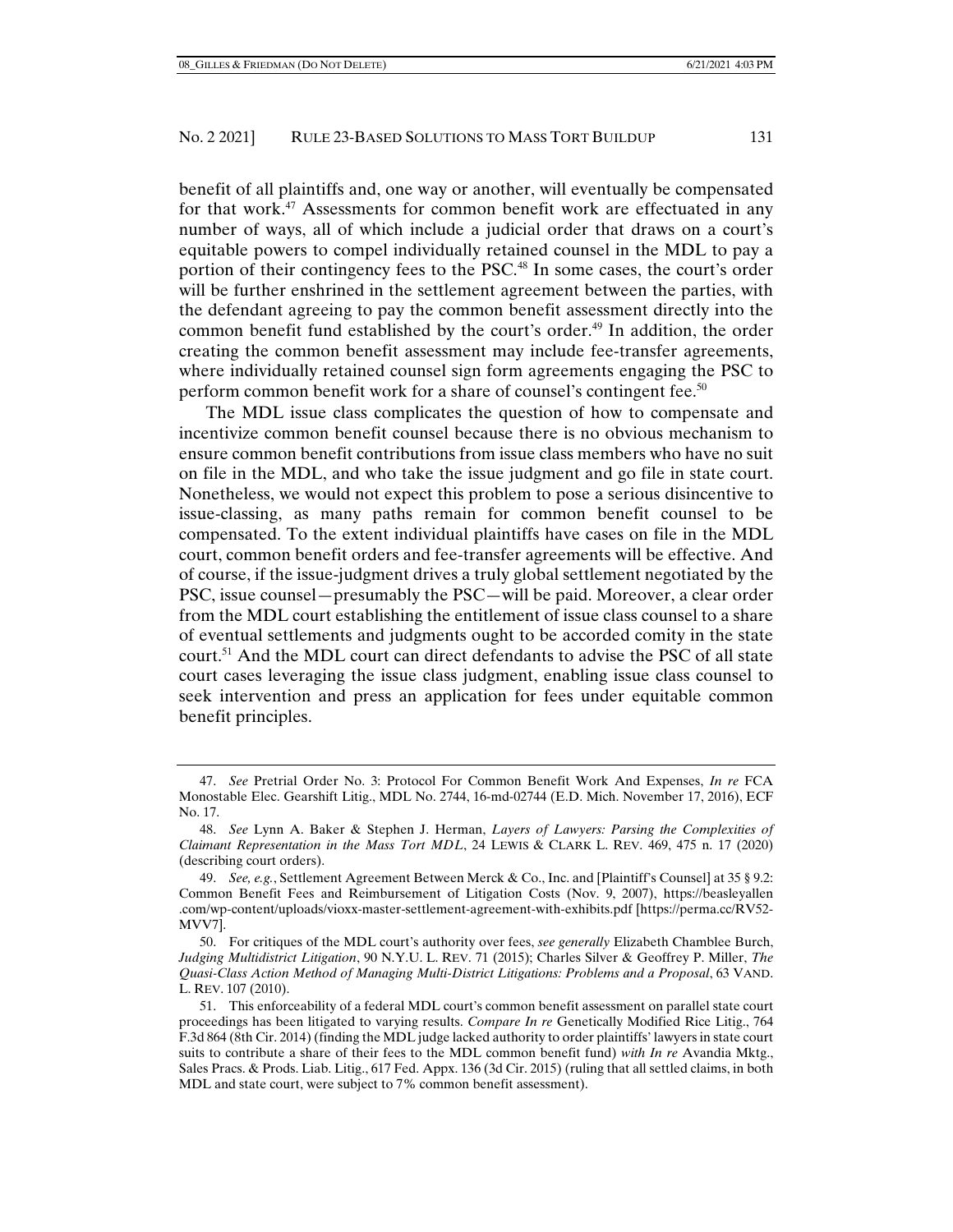#### III

## THE NEGOTIATION CLASS AND THE PRESCRIPTION OPIATE MDL

In this part, we examine the negotiation class – as conceived by Professors McGovern and Rubenstein and adopted by Judge Polster in the Prescription Opiate MDL. At the outset, this litigation presented as a public emergency created by the ongoing opioid epidemic—a uniquely compelling case for pulling out all the stops to achieve swift resolution. In addition, the heterogeneous composition of the claimants—ranging from small rural fire departments to behemoth entities like Los Angeles County—heightened the need for a device that would allow PSC counsel to credibly promise that it could deliver large claimants in a settlement.<sup>52</sup> The urgency and radical heterogeneity made the Prescription Opiate MDL an attractive vehicle for negotiation class treatment. But, as we show in this Part, the device proved too "adventurous" for the appellate court.

#### A. The Prescription Opiate MDL

In the Prescription Opiate MDL, a divided panel of the Sixth Circuit rejected the negotiation class concept.<sup>53</sup> The division ran deep, turning on the limits of judicial creativity in applying Rule 23. Judge Eric Clay's majority opinion held the district court abused its discretion by adopting a procedure that "is not authorized by the structure, framework, or language of Rule 23."54 Specifically, the court disapproved the certification of a class for a purpose other than the two specified in the rule—litigation and settlement. That which is not authorized under Rule 23, the majority reasoned, is forbidden.<sup>55</sup> The majority parried the argument, advanced by plaintiffs and the district court that explicit authorization cannot be required for the negotiation class. After all, settlement classes were widely accepted by courts, including the Supreme Court, long before the 2018 amendment that added an explicit settlement class procedure. Specifically, Judge Clay found a pre-amendment textual hook for the practice of certifying settlement classes in the longstanding language calling for "notice to class members of dismissal *or compromise*" of a class action.<sup>56</sup> "Unlike settlement classes under the pre-2018 Rule," the majority then concluded, "there is no textual basis" in Rule 23 "for the existence of a negotiation class."57

 <sup>52.</sup> *See In re* Nat'l Prescription Opiate Litig., 290 F. Supp. 3d 1375, 1378-79 (J.P.M.L. Dec. 5, 2017) (transfer order listing the myriad plaintiffs, including Native American tribes, hundreds of localities, hospitals, insurance companies and others).

 <sup>53.</sup> *In re* Nat'l Prescription Opiate Litig., 976 F.3d 664, 671–78 (6th Cir. 2020).

 <sup>54.</sup> *Id*. at 676.

 <sup>55.</sup> Citing *Wal-mart Stores, Inc. v. Dukes*, 564 U.S. 338, 363 (2011), and *Amchem Prods., Inc. v. Windsor*, 521 U.S. 591, 620 (1997), the majority opinion thus held: "The Supreme Court has also emphasized that we are to be 'mindful that the Rule as now composed sets the requirements [courts] are bound to enforce," that the Rule "limits judicial inventiveness," and that "[c]ourts are not free to amend a rule outside the process Congress ordered." *Id*. at 672.

 <sup>56.</sup> *Id*. at 673.

 <sup>57.</sup> *Id*.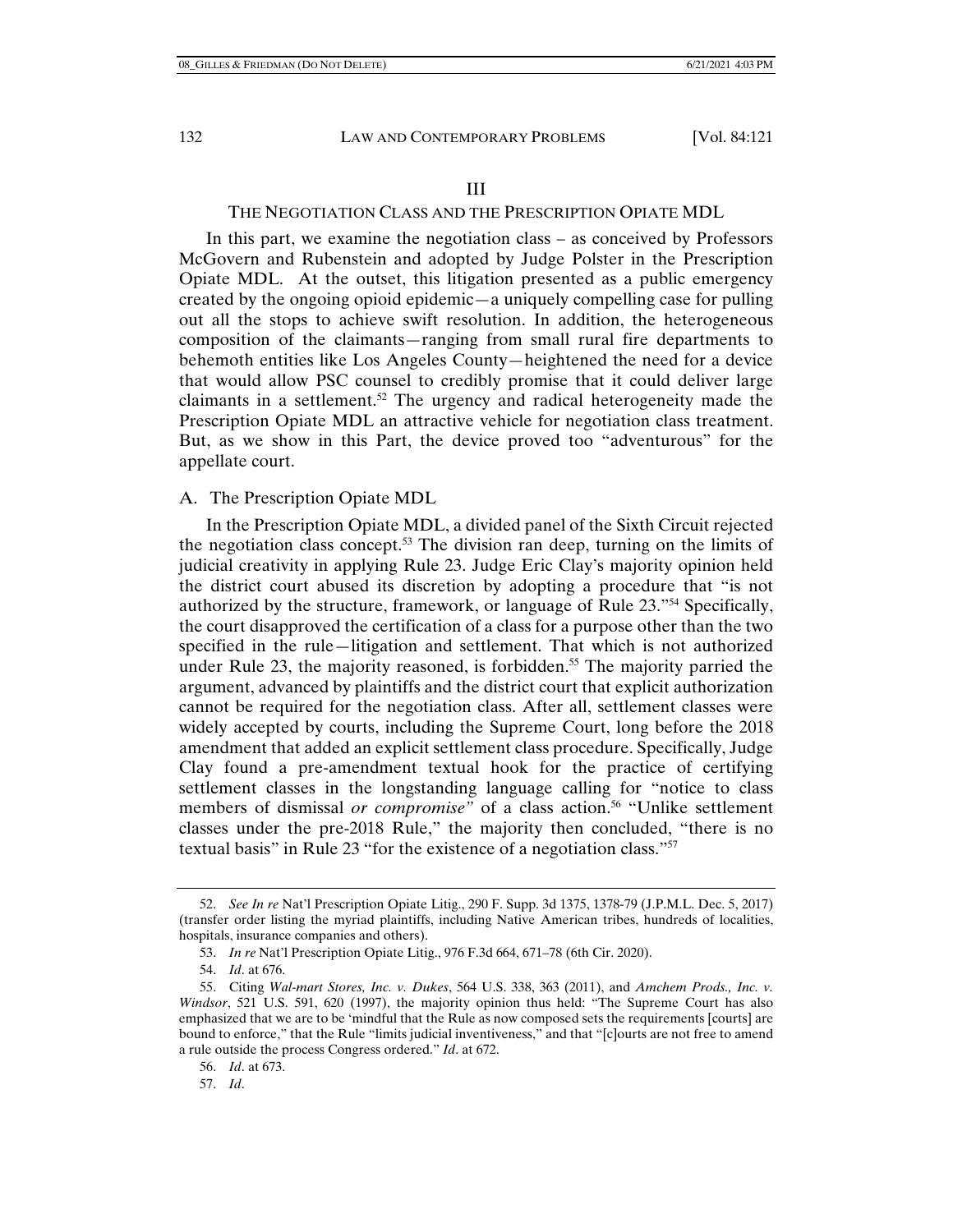By contrast, Judge Karen Nelson Moore's dissent lauds the inventiveness of District Judge Polster—and his professorial muses—in crafting procedures designed to hasten global resolution of a pressing social issue. Her opinion delights in the "bespoke five-stage certification process [that] emerged from an academic chrysalis" in the work of Professors McGovern and Rubenstein.<sup>58</sup> The district court, she argued, "has breathed life into a novel concept – a class certified for negotiation purposes – to aid in its Promethean duty to secure the just, speedy, and inexpensive resolution of this byzantine multidistrict litigation."59 Rather than "manacle district courts that innovate within the Rules' textual borders," Judge Moore admonishes, "we should be in the business of encouraging . . . such resourcefulness."60

It is beyond the ambition of this Article to engage the merits of the debate between Judge Clay and Judge Moore concerning the limits of judicial adventurism. But assuming the negotiation class concept is viable in the first instance, the question of its utility will depend in part on how courts apply Rule  $23(b)(3)$  in the negotiation class context. We thus focus on the class certification inquiry, as performed by Judge Polster and reviewed by the appellate court.

Judge Polster certified the negotiation class in the Prescription Opiate MDL, holding "that common issues predominate over individualized issues with respect to both the [federal] RICO claims" and particular issues regarding whether certain defendants complied with the Controlled Substances Act (CSA). In certifying the class, the district court thus relied on Rule  $23(b)(3)$  and, with respect to the CSA issues,  $(c)(4)$ .

The Sixth Circuit reversed, holding that "in certifying a negotiation class, the district court has papered over the predominance inquiry."61 The main problem, the majority held, was that the court found only that common issues predominated with respect to certain federal claims or, more narrowly yet, with respect to certain issues, and yet the class was certified to negotiate a resolution of the whole case:

[T]he court's analysis was made incomplete by its decision to restrict its reasoning to the common federal claims in order to certify a negotiation class. Rule 23's structure does not permit the court to evade a proper  $(b)(3)$  analysis by certifying a negotiation class based upon a few common federal issues, while at the same time empowering the class to negotiate settlement on virtually all claims brought by the class members.<sup>6</sup>

And Rule  $23(c)(4)$ , the panel held, does not obviate the problem: "The issue class" device permits a court to split common issues off for class treatment; it does not provide an end-run around the weighty requirements of Rule  $23(b)(3)$ ."<sup>63</sup>

On the majority's analysis, then, even if the negotiation class concept might otherwise be viable, class certification requires that common issues predominate

63. *Id*. at 675.

 <sup>58.</sup> *Id*. at 684.

 <sup>59.</sup> *Id*. at 677.

 <sup>60.</sup> *Id.* 

 <sup>61.</sup> *Id*. at 675.

 <sup>62.</sup> *Id*. at 676.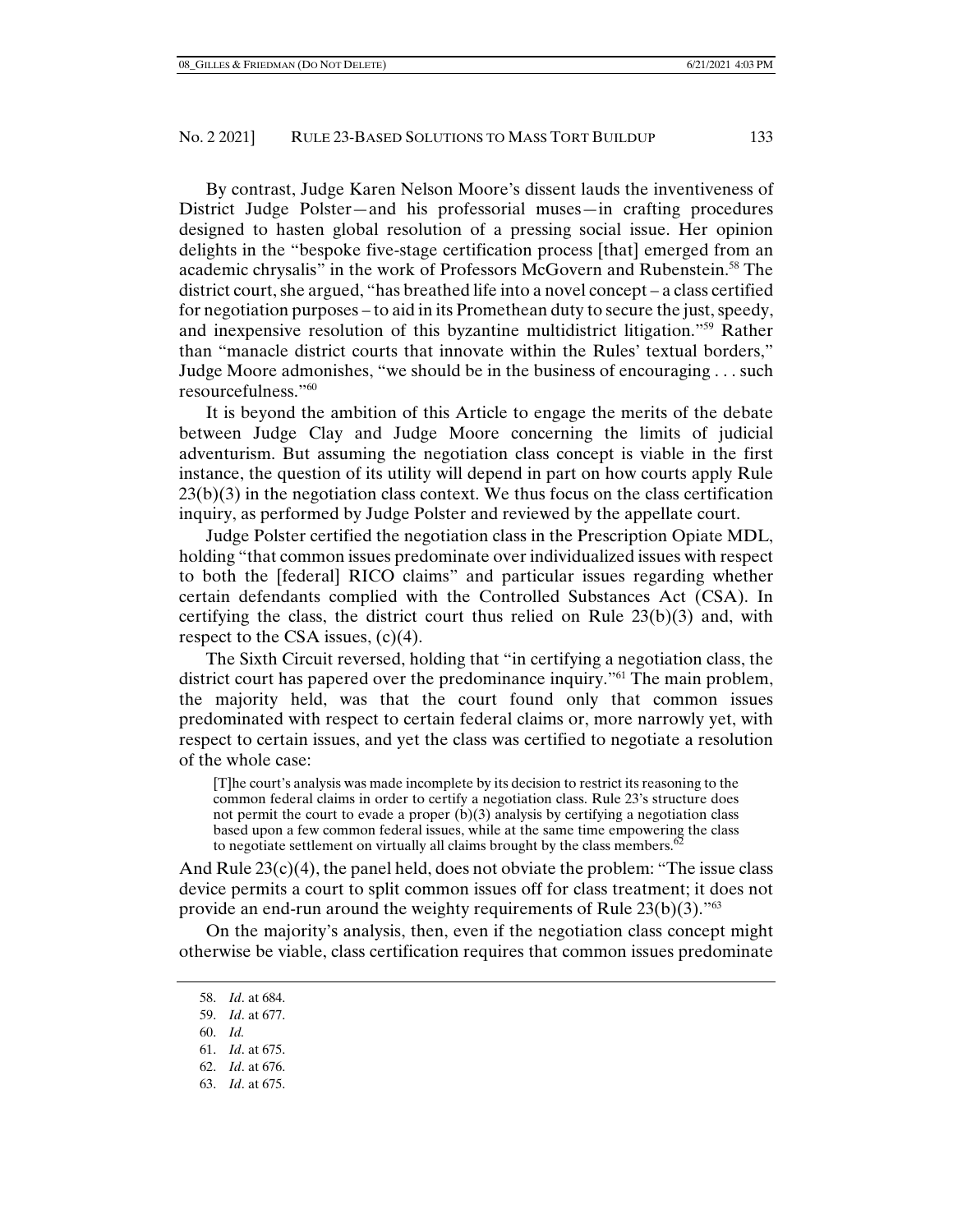for the case as a whole. But common issues do not predominate, the majority held, because the overall case featured "myriad state law claims that arguably divide the putative class members."<sup>64</sup> This view of Rule  $23(b)(3)$  is particularly fatal when one considers the utility of the negotiation class in mass tort MDLs, which are often characterized by numerous and varying issues of state law.

# B. Analyzing the Decertification

We are skeptical of the Sixth Circuit's Rule 23(b)(3) analysis for two reasons. First, to the extent that a multiplicity of divergent state law issues impacts the (b)(3) analysis it is because those issues render a case unmanageable. At least in theory, any case could be divided into multiple subclasses—one for each state, if necessary—which could certainly make a class action unmanageable but would not necessarily implicate individual issues.<sup>65</sup> The multiplicity of state-law claims, fundamentally, goes to the *manageability* feature of (b)(3), not the predominance requirement. And under *Amchem*, the distinction is critical. *Amchem* holds that the question of whether a trial would be "manageable" under Rule  $23(b)(3)(D)$ is inapplicable in the settlement context—where "the proposal is there be no trial"—but that the predominance requirement applies fully.<sup>66</sup>

In the context of a class certified for the sole purpose of negotiating a settlement, the Rule  $23(b)(3)$  analysis should presumably be the same as in the settlement class context. And yet, the Sixth Circuit majority applied the (b)(3) test reserved for litigation classes, by leaning heavily on manageability concerns that the court mislabeled as predominance issues.

Second, even if disparate state laws were understood as a predominance problem, we would still question the Sixth Circuit's application of Rule 23(b)(3). Here, too, the reason stems from *Amchem*. Unlike manageability, the *predominance* requirement applies with full force in the settlement class context. The reason the Court gave was that, unless a proposed settlement class is certifiable for trial, class counsel may well lack the leverage required to negotiate a fair and adequate settlement of class members' claims.67 The deal, in other words, will lack the indicia of fairness afforded by adversary process. This rationale, however, is unpersuasive in the negotiation class context, where the whole point of the multi-step process is to increase plaintiffs' leverage in other

 <sup>64.</sup> *Id*.

<sup>65.</sup> FED. R. CIV. P.  $23(c)(5)$  states that "[w]hen appropriate, a class may be divided into subclasses that are each treated as a class under this rule." *See also* MANUAL FOR COMPLEX LITIGATION (FOURTH) § 21.23 at 337 (2016) ("Subclasses must be created when differences in the positions of class members require separate representatives and separate counsel.").

 <sup>66.</sup> *Amchem Prods., Inc. v. Windsor*, 521 U.S. 591 620 (1997).

 <sup>67.</sup> *Id*. at 621 (1997) ("If a fairness inquiry under Rule 23(e) controlled certification, eclipsing Rule 23(a) and (b), and permitting class designation despite the impossibility of litigation, both class counsel and court would be disarmed. Class counsel confined to settlement negotiations could not use the threat of litigation to press for a better offer, and the court would face a bargain proffered for its approval without benefit of adversarial investigation.") (citations omitted).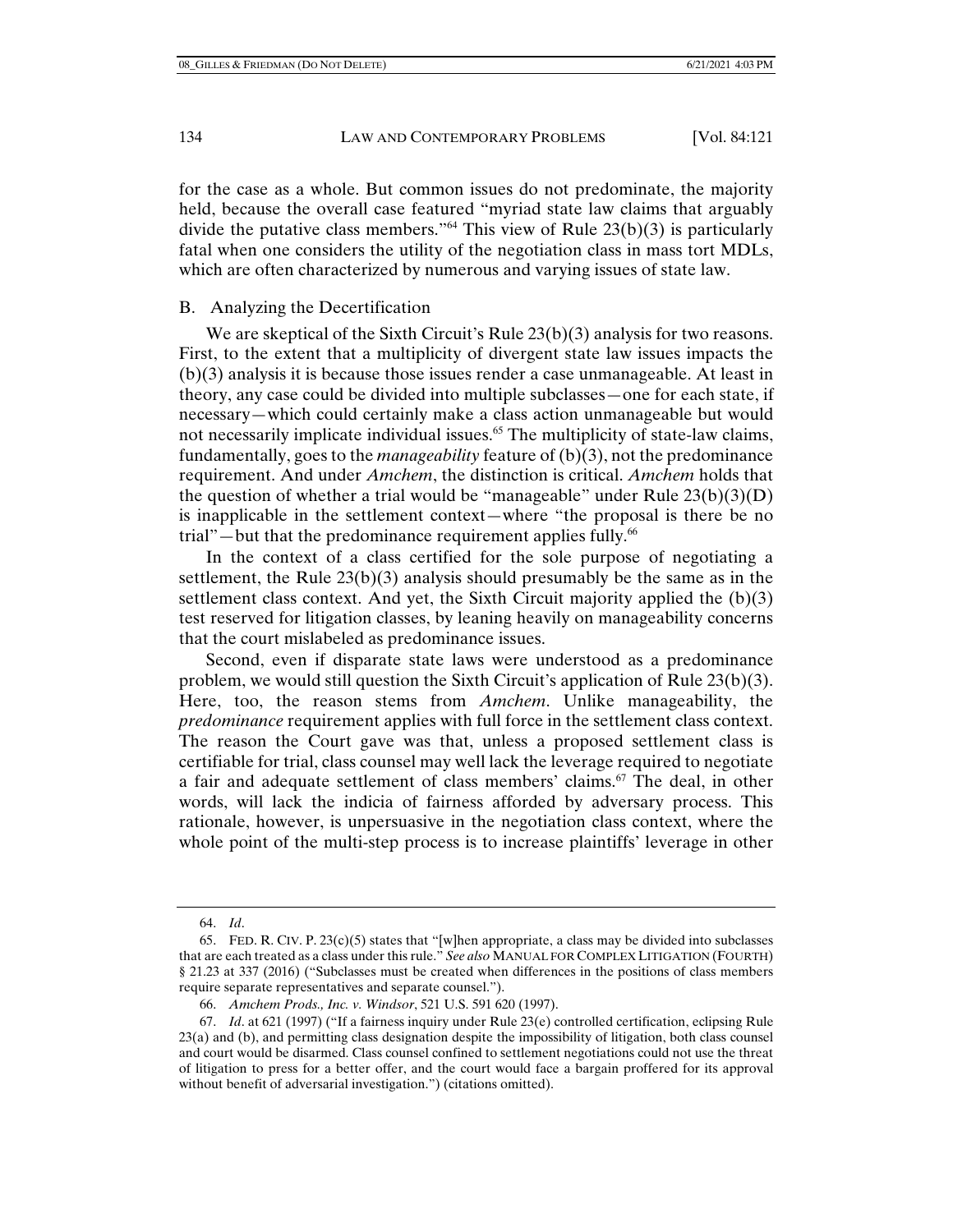ways—not by reference to trial risk, but by solving collective action problems and enabling class counsel to present defendants with a global deal package.

Finally, before turning to a discussion of the relative attributes of the issue class and negotiation class models, we pause to consider the district court's treatment of issue-classing in the Prescription Opiate MDL. In our view, the district court's invocation of Rule  $23(c)(4)$  in certifying a negotiation class was badly misplaced. It may be that a class is certifiable under Rule 23(a) and (b) not only for litigation or settlement, but for negotiation as well—this is the nub of the division among the Sixth Circuit panel members. But  $(c)(4)$  is, by necessity, specific to the litigation context. Judge Polster did not certify a class of plaintiffs to go negotiate with defendants over whether their conduct met the standards of care set forth in the CSA. He certified a class to negotiate the resolution of claims.

Accordingly, Judge Polster could certainly certify the CSA issues—and probably multiple other issues as well—for a Rule  $23(c)(4)$  trial. What is more, if a negotiation class is otherwise viable under  $(b)(3)$ , the court could order an issue class trial while the negotiation class is seeking resolution. Such a combined approach could well hasten the global resolution the negotiation class was designed to pursue—although not without some perverse effects.<sup>68</sup> But whatever the interplay between the issue class and the negotiation class, it should be clear that  $(c)(4)$  is not an avenue to certification of a class for negotiation purposes.<sup>69</sup>

#### IV

## THE ISSUE CLASS, THE NEGOTIATION CLASS AND THE STATUS QUO

The MDL issue class, as we have conceived it, and the negotiation class proposed by Professors McGovern and Rubenstein both look to Rule 23 to help solve problems in mass tort MDLs. Both are concerned with decoagulating the MDL system. "Growing dockets have long been the mother of judicial invention," declares a recent article on the negotiation class idea.70 And the quest for invention seems well-founded. More than half of all private civil lawsuits are

 <sup>68.</sup> Specifically, we have regarded it as a virtue of the issue class model that it promotes litigant autonomy, because the individual litigant armed with the issue judgment is well equipped to pursue her separate damages claim. Introducing a negotiation class into this equation, on the McGovern-Rubenstein model, would eliminate this core benefit by forcing the individual plaintiff to exercise or forfeit her optout right at an early stage. Assuming she does not opt out of the negotiation class, can she later take a favorable issue class judgment into state court to pursue damages? Does that depend on whether the effort to negotiate global resolution is unsuccessful? And if so, shouldn't the model provide for a formal declaration of impasse, liberating individual class members to pursue their separate claims? To say the least, these waters are uncharted.

 <sup>69.</sup> Given the 6th Circuit decision decertifying the negotiation class, this may be the last we see of this innovative effort. In any event, we think the negotiation class would be of limited utility in quotidian physical injury MDLs where defendants are able to reach comprehensive resolution of mass claims via settlements with each of the (typically) thirty or so firms representing the bulk of plaintiffs —without resorting to barring the exit doors.

 <sup>70.</sup> Francis McGovern, Elizabeth Burch & William Rubenstein, *The Negotiation Class*, 104 JUDICATURE 1, 12 (Spring 2020), https://judicature.duke.edu/articles/the-negotiation-class/ [https:// perma.cc/LWR2-LHUK].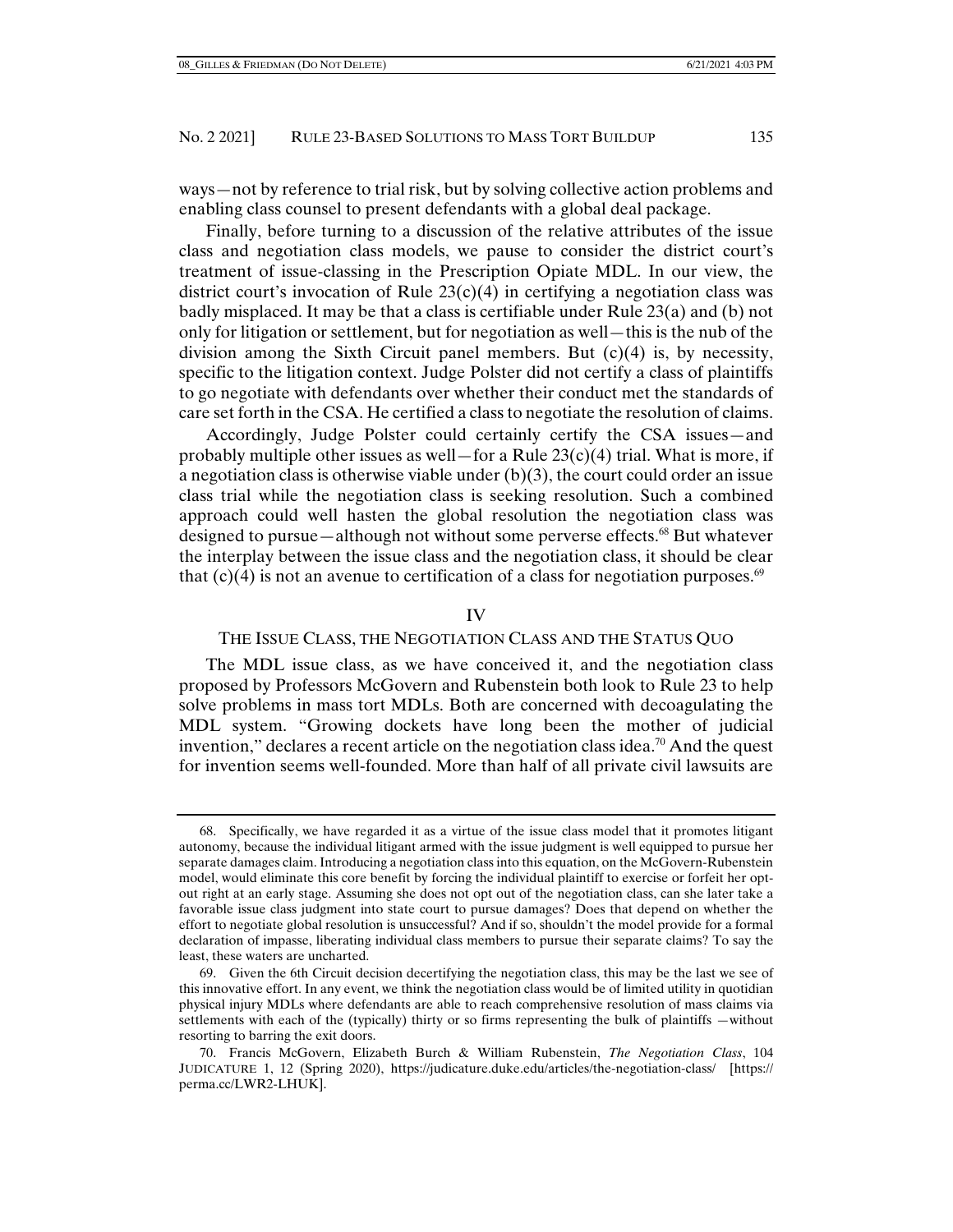within MDLs, according to recent research.<sup>71</sup> And because mass-tort MDLs are so populous, "quite a few judges" have come to "view the MDL process as a crucible for inventiveness," in Professor McGovern's words.72 The problem motivating this judicial creativity is not so much size as stasis—the perception reflected in the oft-repeated quip that "multi-district litigation is like the old Roach Motel ad: 'Roaches check in – but they don't check out.'"<sup>73</sup>

So, what are the benefits and detriments of the issue class model—relative both to the negotiation class and status quo bellwether-centric models—when viewed from the distinct perspectives of the defendants, plaintiffs, and MDL courts? We begin with the defense. While the negotiation class and the issue class share little beyond reliance on Rule 23, that is apparently sufficient to draw charges of judicial adventurism from defendants with regard to both. In the FCA MDL, the defendants wasted no time invoking the Prescription Opiate MDL to argue that Judge Lawson's certification of an issue class exceeds the bounds of permissible judicial creativity, contending the court was focused on "improving the 'efficiency' of an MDL" at the expense of the "showing required by Rule 23."<sup>74</sup> But we think the judicial adventurism objection to the use of  $(c)(4)$  in mass tort MDLs is unlikely to gain traction. Whatever the merits of the panelmajority's view in the Prescription Opiate MDL that procedures not specifically identified in Rule 23 are prohibited, the issue class procedure is specifically anchored in the text. And yet, we expect that defendants will continue to reach for conservative objections to issue-classing—if not because the procedure is unauthorized then because it is presumably radical in some other sense.

The specific objection we expect from the defense side harkens back to *Rhone-Poulenc*, where Judge Posner warned of the *in terrorem* effects of class certification in the mass tort context—the idea that a certified class presents such a massive threat that defendants will rationally be forced to settle even unmeritorious cases.<sup>75</sup> While these concerns have been widely criticized as unmoored from Rule 23,<sup>76</sup> some courts have recognized "hydraulic pressure on

 <sup>71.</sup> *See* Baker & Herman, *supra* note 48*,* at 470.

 <sup>72.</sup> McGovern, Burch & Rubenstein, *supra* note 70, at 17.

<sup>73</sup>*. See e.g., In re* TJX Companies Retail Sec. Breach Litig., 584 F. Supp. 2d 395, 405 (D. Mass. 2008) (attributing quote to Samuel Issacharoff); *In re* NFL Players' Concussion Injury Litig., No. 2:12-md-02323-AB, 2019 U.S. Dist. LEXIS 4318, at \*23 (E.D. Pa. Jan. 7, 2019); Tyler v. Michaels Stores, Inc., 150 F. Supp. 3d 53, 66 n.29 (D. Mass. 2015).

 <sup>74.</sup> Defendant FCA US LLC's Memorandum in Support of its Motion to Decertify at 1, *In re* FCA US LLC Monostable Elec. Gearshift Litigation, No. 16-md-02744 (E.D. Mich. May 18, 2020) (quoting *In re* Nat'l Prescription Opiate Litig., 856 F.3d 838, 844 (6th Cir. 2020) (decision certifying appeal under Rule 23(f))).

 <sup>75.</sup> *In re* Rhone-Poulenc Rorer Inc., 51 F.3d 1293, 1298, 1300 (7th Cir. 1995) (explaining that issue class certification may impose "intense pressure to settle" in order avoid massive potential liability and possible bankruptcy at the hands of a single jury entrusted with "the fate of an entire industry").

 <sup>76.</sup> Charles Silver, *"We're Scared to Death": Class Certification and Blackmail*, 78 N.Y.U. L. REV. 1357, 1430 (2003) ("Given the sad state of the duress theory, judges hardly are justified in using it at all, let alone in employing incendiary phrases like legalized blackmail. The hard work of thinking the theory through has not been done. Judges should focus on this aspect of the project and leave the task of demonizing plaintiffs, trial lawyers, and trial judges to others."); Jeffrey Stempel, *Class Actions and*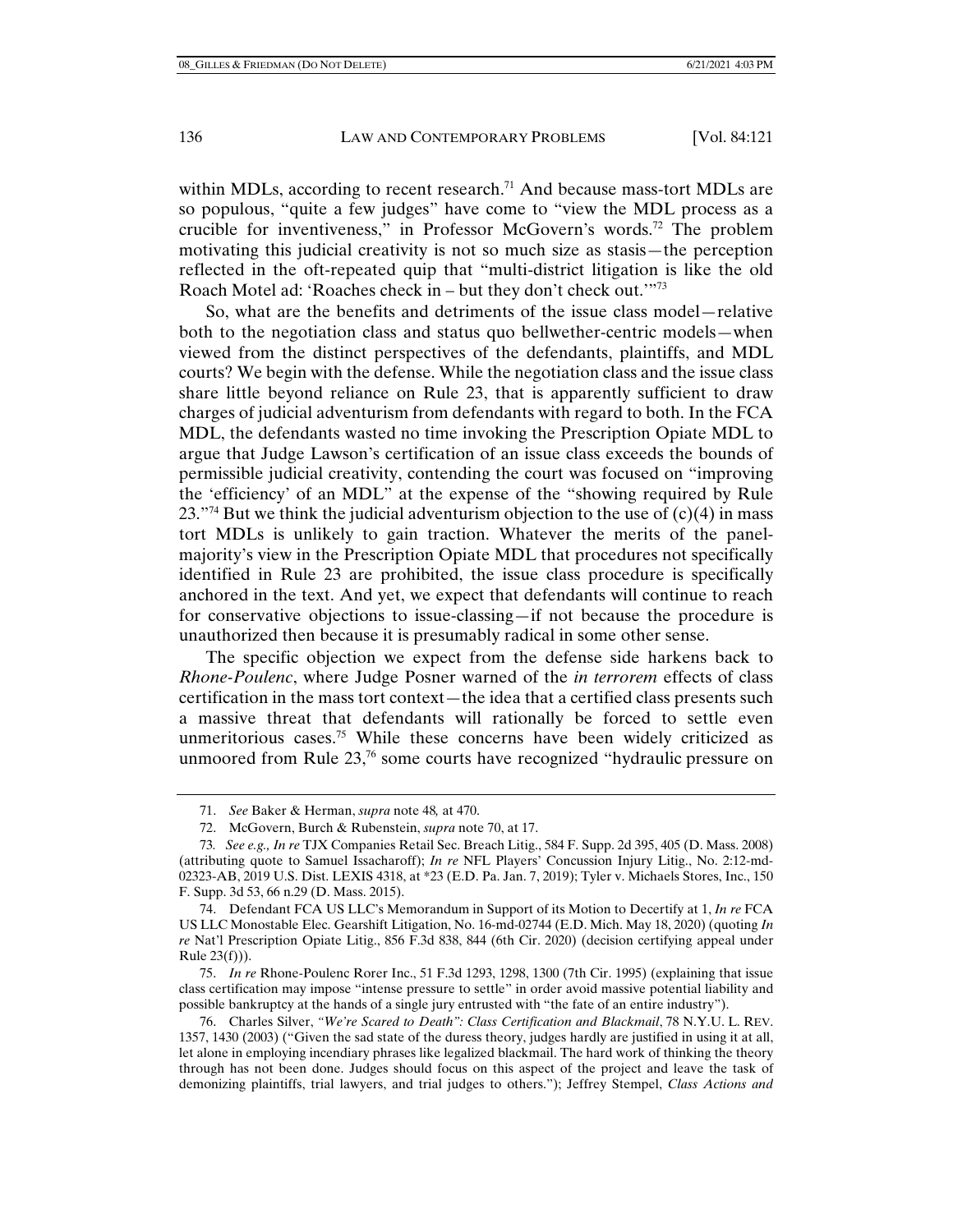defendants to settle" as a factor "which weighs in the superiority analysis'" prescribed by  $(b)(3)$ .<sup>77</sup> Another textual hook for the in terrorem objection, specific to issue classes, is found in  $(c)(4)$ 's language permitting issue classes "[w]hen appropriate"—a standard that is surely mushy enough to accommodate the *in terrorem* objection.

And yet, the *in terrorem* effects argument is uniquely weak in the issue class context. If class certification exerts overwhelming pressure to settle, that pressure hales from the aggregation of all *damages* claims—that is, from the fact that the defendant, if it loses, will incur liability to *all* victims, including those who would never have sued. This font of pressure is specific to Rule 23(b)(3) damages classes and is plainly absent in the issue class context. So, we would expect the objection to carry even less weight in  $(c)(4)$  cases than it does in damages classes generally.

A closely related argument against issue classing and in favor of the status quo ante is that the stakes of a single winner-take-all mass-tort issues trial are too high for the plaintiffs as well as the defendants. While defendants frame their concerns in terms of *in terrorem* effects, the plaintiffs will complain that they get better at trying their case over time, and a one-time showdown pretermits their learning curve at an early stage.<sup>78</sup>

We question whether it is plausible that plaintiffs get better at prosecuting the claim and yet defendants do not get better at defending it. We also question why a court would care. And the objection that the stakes are too high for a single trial should be unmoving, given that courts hold hugely consequential trials all the time—from bet-the-company intellectual property cases to antitrust class actions and capital murder cases. These trials are also single-shot affairs; like the Super Bowl, they are not structured as best-of-seven series. Courts afford the parties all the discovery and process that is due and then hold a single trial for all the marbles. Why mass tort should be any different is not clear.

Nor should the other objections that we attributed earlier to PSCs carry weight with the MDL court. First, the argument that bifurcation depresses aggregate recoveries ought not be a concern to the MDL judge. Putting aside whether the magnitude of aggregate recovery is a proper concern for courts in the first instance—and we would allow that it could be, as a proxy for aggregate deterrence—the specific concern that bifurcation depresses recoveries is particularly weak when directed to the court. In certifying an issue class, the MDL judge will understand that the court overseeing a subsequent damages trial will only exclude liability evidence if it is unduly prejudicial. And it is unclear why the

*Limited Vision: Opportunities for Improvement Through a More Functional Approach to Class Treatment of Disputes*, 83 WASH. U. L.Q. 1127, 1229 (2005) (observing that those asserting the "extortionate impact of class treatment" are "long on rhetoric and the 'cosmic anecdote' . . . [and that] the 'litigation blackmail' argument against class treatment is essentially a Potemkin village[:] It has an initial superficial persuasiveness but upon closer inspection appears to be an illusion").

 <sup>77.</sup> *In re* LIBOR-Based Fin. Instruments Antitrust Litig., 299 F. Supp. 3d 430, 545 (S.D.N.Y. 2018) (quoting Newton v. Merrill Lynch, Pierce, Fenner & Smith, Inc., 259 F.3d 154, 190, 192 (3d Cir. 2001)).

 <sup>78.</sup> *See* McGovern, *supra* note 25.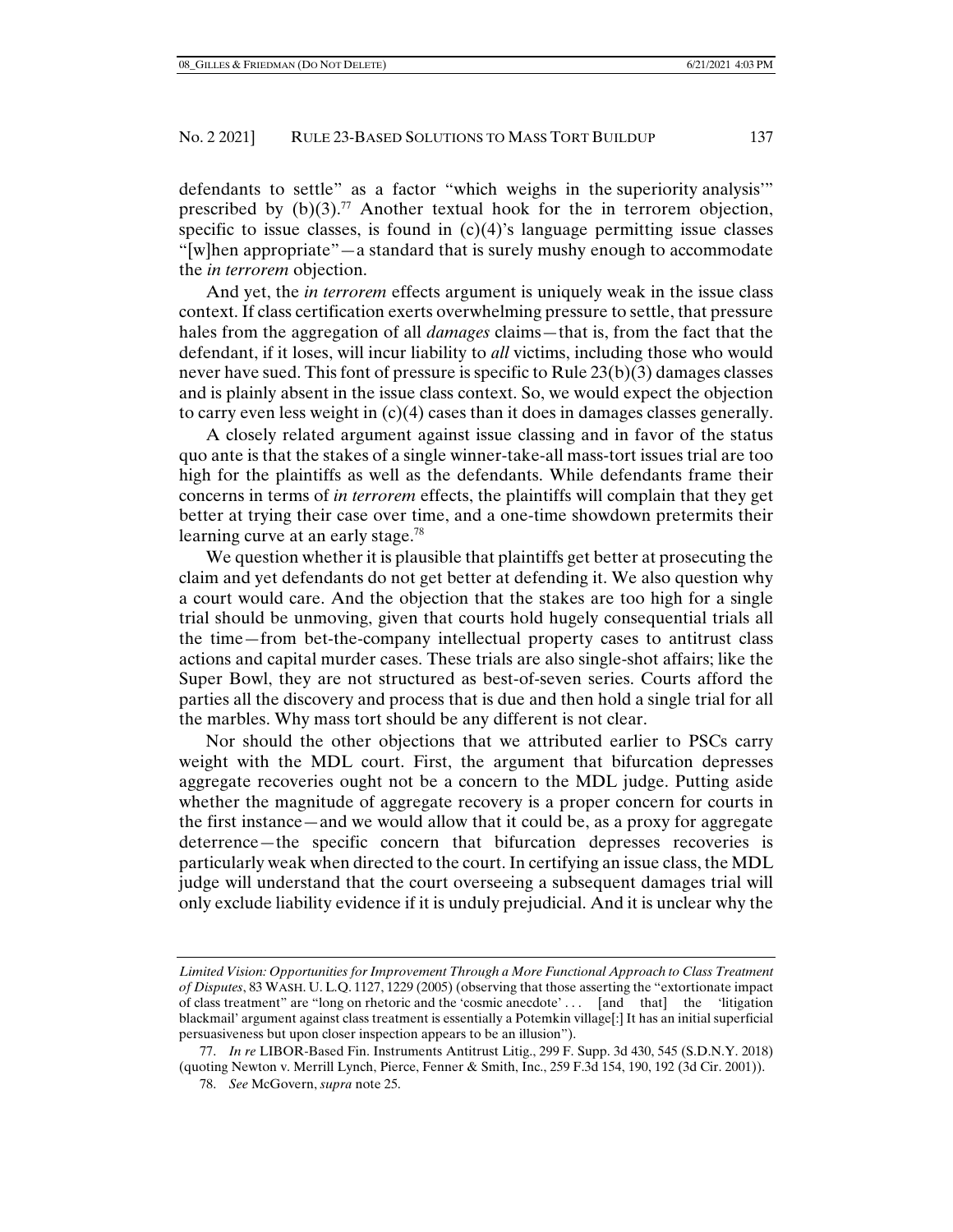MDL court should take steps to ensure the damages jury hears prejudicial evidence.

More broadly, there is little reason to believe the objectives of the court are better served by the current bellwether-centric regime than by issue classing. In terms of fostering prompt resolution, we would expect issue-classing to outperform bellwether practice. To be sure, when bellwether juries return repeated blockbuster verdicts, defendants will presumably be moved to proffer aggregate settlement proposals with docket-clearing potential, as we saw recently in the Roundup MDL.<sup>79</sup> But such outcomes do not appear to be the norm; more often, results are mixed. In the Vioxx MDL, for example, there were sixteen trials involving seventeen plaintiffs at the federal and state levels, spanning the course of more than a decade.<sup>80</sup> The power of the bellwether tool to clear congested MDL dockets, then, appears sporadic.

The issue class likewise looks to clear dockets by increasing aggregate settlement prospects, but it does so systematically, not sporadically. The expected value of a settlement, at the broadest level, is the product of two variables—the probability of winning and the dollar-value of a win. In cases where the certified issue is fully determinative of liability, the issue class trial will set the probability level for negotiators at either one-hundred percent or zero.<sup>81</sup> Of course, to the extent the certified issues are less than dispositive on the question of liability, these values will be correspondingly less absolute. But still, establishing clear answers to hotly contested liability questions will presumably have a profound impact on expected value.

On the axis of time, moreover, the issue class has considerable advantages over the bellwether model. All else being equal, we would expect the issue class trial to take less time than a single bellwether, let alone multiple bellwethers. The issue class trial, after all, excludes individual-plaintiff-focused issues, which comprise a substantial portion of the trial time in any bellwether case. By prioritizing the issue class proceeding, moreover, the MDL court can ensure that no individual-plaintiff-focused discovery or motion practice impedes the onset of the issue class trial. And while the issue class trial is likely to be heavily litigated, given the high stakes, the same is true for bellwethers, where the participants are acutely aware that the trial has ramifications that go beyond the individual

 <sup>79.</sup> *In re:* Roundup Prods. Liab. Litig., MDL No. 2741 (S.D. Ill.); *see* Patricia Cohen, *Roundup Maker to Pay \$10 Billion to Settle Cancer Suits*, N.Y. TIMES (June 24, 2020), https://www.nytimes.com/ 2020/06/24/business/roundup-settlement-lawsuits.html [https://perma.cc/6UWZ-L3Z6] (reporting that, in the wake of the bellwether verdict and other jury verdicts, Bayer had agreed to "pay more than \$10 billion to settle tens of thousands of claims while continuing to sell the product without adding warning labels about its safety").

 <sup>80.</sup> The Vioxx litigation ran for over a decade, and the docket contains over 65,600 entries. *In re*  Vioxx Prods. Liab. Litig*.*, MDL No. 1657 (E.D. La.).

 <sup>81.</sup> As we have explained elsewhere, if the certified issues do not go a substantial distance towards establishing liability, then the case is generally a poor candidate for issue class treatment. *See* Gilles & Friedman, *supra* note 26, at 110–11.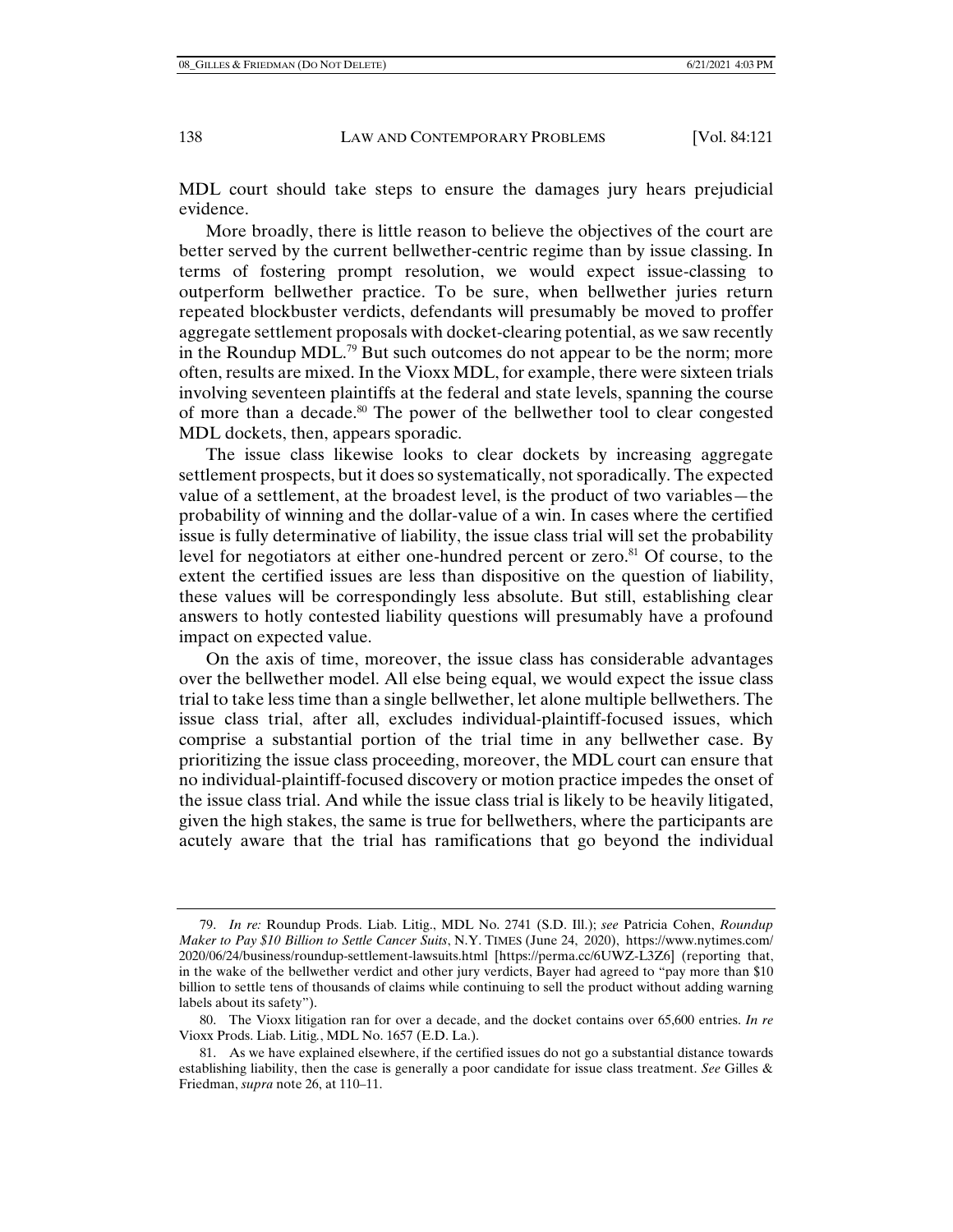parties.<sup>82</sup> On the flip side, the issue class procedure will cost the MDL court time, to the extent that class certification decisions are appealed. But given the straightforward class certification analysis (whether under Rule 23(b)(2) or the "broad view" of  $(b)(3)$ ,<sup>83</sup> we would expect few applications for appellate review to be granted under Rule 23(f)—at least once the device no longer appears novel to circuit courts.

Finally, we speculated above that some PSCs might be concerned that the issue class procedure impedes aggregate resolutions because the issue verdict could embolden individually retained lawyers to decline offers to settle their portfolios of cases. But if this is a concern—and we don't know that it is—we question whether it is a concern the court should be expected to share. From a policy perspective, is it a virtue or a vice that the issue class procedure increases the plaintiff's access to trials and concomitant bargaining leverage? And from the more parochial perspective of MDL docket management, is it a welcome development if individual law firms, with portfolios of clients attached, decamp for their courts of origin, or state courts, to try or settle their cases?

The negotiation class and issue class are based on diametrically opposing answers to these questions. The negotiation class proceeds from the premise that the ability of individual plaintiffs—or groups of plaintiffs—to decline settlement and pursue their cases is an obstacle to the goal of clearing dockets. The negotiation class can succeed only if claimants are convinced to surrender their autonomy at the front end. If large claimants exercise their front-end opportunity to opt out—which it seems to us they likely would, in order to preserve their bargaining leverage<sup>84</sup>—then the negotiation class fails. But if they are willing to surrender their otherwise-inherent veto power over any offer made to them, as a trade-off for fielding a global proposal, then the negotiation-class device has the potential to clear mass-tort MDL dockets with an efficacy that issue-classing and status quo bellwether practice cannot match.

#### V

#### **CONCLUSION**

The negotiation class abjures adjudicatory processes in favor of an essentially political procedure aimed specifically at negotiated resolution. The status quo bellwether regime employs adjudication, but only in the service of settlement

 <sup>82.</sup> *See, e.g.*, Fallon et al., *supra* note 22, at 2366 (observing that "bellwether trials are often exponentially more expensive for the litigants and attorneys than a normal trial. . .as coordinating counsel often pull out all the stops for bellwether trials given the raised stakes").

 <sup>83.</sup> Gilles & Friedman, *supra* note 26, at 113 (describing the debate among commentators and courts on whether (b)(3) demands that common issues predominate for the damages class action as a whole (the so-called "narrow view"), or only with respect to the issue for which issue class treatment is sought (the "broad view")).

 <sup>84.</sup> While the negotiation class procedure approved by Judge Polster nominally holds open the possibility that the court will allow a second opt-out right at the time of settlement, it is hard to imagine the parties or the court would seriously consider that option. A second opt-out right would seemingly undermine the entire model, which is based on foreclosing exit by large stakeholders.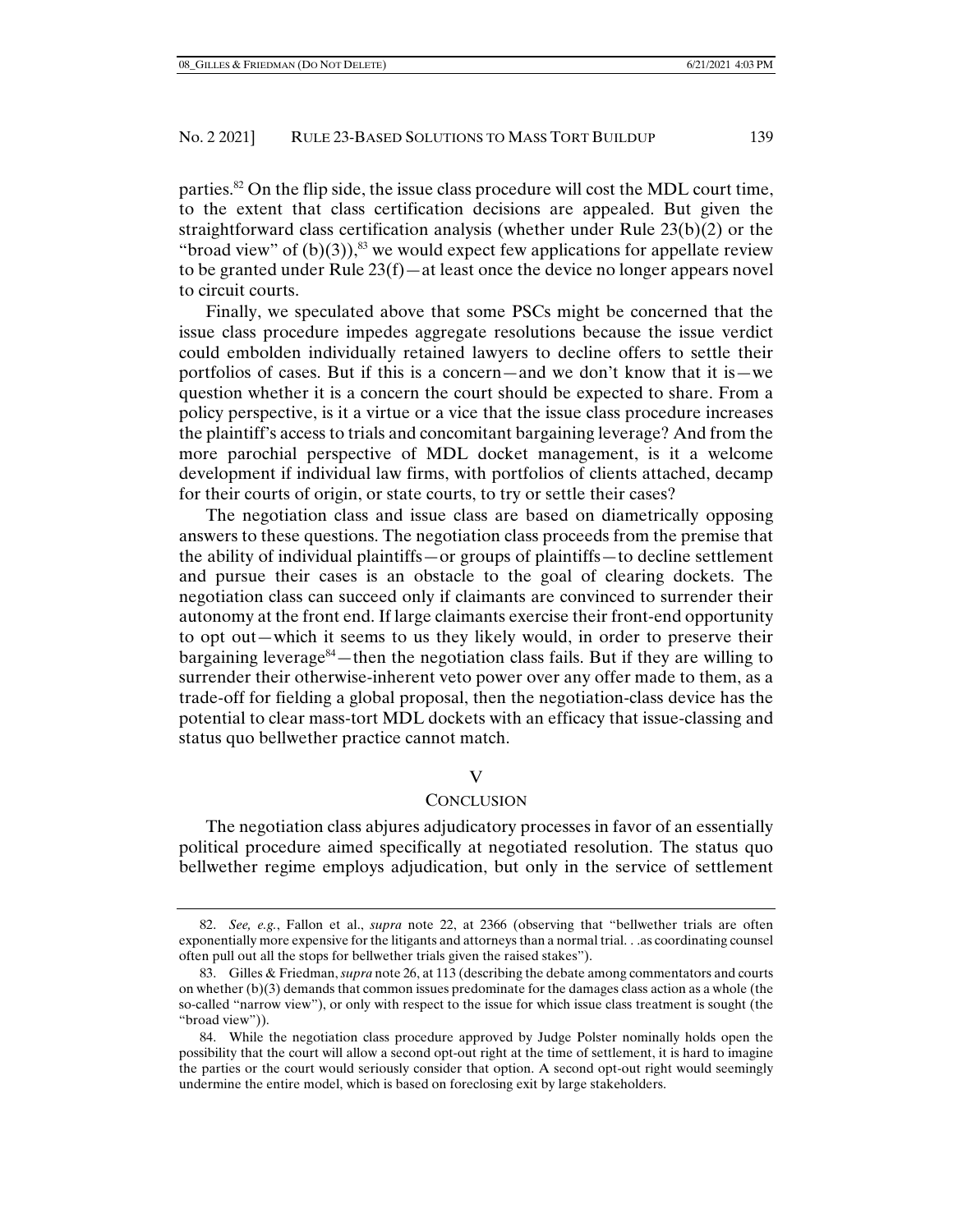negotiations, where negotiators' positions are informed by bellwether trial results, among other inputs.

The issue class model, by contrast, revolves around adjudication. It forces the parties to present their best case and looks to the jury to find facts and apply facts to law. It does not spurn aggregate settlement as a goal but ensures that any subsequent resolution is informed by a binding ruling on key liability issues—one that occurred in public and that forms a part of the common law. The decisions of individual plaintiffs whether to sign onto an agreement—and the decisions of plaintiffs' attorneys whether to settle their portfolios of cases—are informed by the issue class judgment.

Whether the adjudication-centricity of the issue class model makes it superior to the other modes of dispute resolution is a normative question. But we would argue the system as a whole has a stake in ensuring that negotiated resolutions are relatively more influenced by the facts and law, and relatively less by sources of leverage that are exogenous to the merits—whether that is the perceived wherewithal of individually retained counsel to prosecute its portfolio of cases, or the perceived ability of a PSC to deliver large claimants in a universal settlement package.

So, with all that said, what are the prospects that MDL courts will turn to issue-classing as a way to alleviate docket congestion in mass-tort cases? It may just be a matter of time. *Rhone-Poulenc* and *Castano* are no longer good law and the inertial ripples they sent across the waters of mass tort practice won't go on forever.85 Prior to *Rhone-Poulenc*, many judges were using the issue class tool in mass tort cases—and doing so at the urging of plaintiffs' counsel.<sup>86</sup> And even in the years since, there have been some savvy PSC counsel that have tried to certify issue classes in mass tort MDLs, including in Vioxx, where the application only failed because the district court was bound by *Castano*. 87 Whether PSCs will come

 <sup>85.</sup> *See* Houseman v. U.S. Aviation Underwriters, 171 F.3d 1117, 1126–28 (7th Cir. 1999) (rejecting *Rhone-Poulenc*'s Seventh Amendment analysis); *In re* Deepwater Horizon, 739 F.3d 790, 806–07 (5th Cir. 2014) (reversing *Castano*'s predominance analysis). *See also* Klay v. Humana, Inc., 382 F.3d 1241, 1272 (11th Cir. 2004) (rejecting *Castano*'s 'mature torts' analysis); Valentino v. Carter-Wallace, Inc., 97 F.3d 1227, 1234 (9th Cir. 1996) (rejecting *Castano'*s predominance analysis).

 <sup>86.</sup> As Judge Weinstein observed, before *Rhone-Poulenc* and *Castano* became entrenched, numerous courts had found Rule  $23(c)(4)(A)$  "particularly useful in the mass tort context." Simon v. Philip Morris Inc., 200 F.R.D. 21, 29–30 (E.D.N.Y. 2001) (collecting cases); *see, e.g.*, *Valentino*, 97 F.3d at 1230–314; Jenkins v. Raymark Indus., Inc., 782 F.2d 468, 473–74 (5th Cir. 1986) (affirming class action plan involving trial of common factual issues regarding health hazards of asbestos, to be followed by individual damages cases); *In re* Copley Pharm., Inc., 161 F.R.D. 456, 461 (D. Wyo. 1995) ("[T]his Court finds Fed.R.Civ.P.  $23(c)(4)(A)$  a highly efficient way to preserve both judicial economy and the rights of the parties in the case."); *see also* Susan E. Abitanta, *Bifurcation of Liability and Damages in Rule 23(b)(3) Class Actions: History, Policy, Problems, and a Solution*, 36 SW. L.J. 743, 753 (1982) ("The . . . economies of handling as much as possible of the complex case in one proceeding prompt the courts whenever possible to structure the action through rule  $23(c)(4)(A)$  to achieve a manageable suit.").

 <sup>87.</sup> In *Vioxx*, the PSC argued that the court had the "ability to determine particular issues during the trial," under (c)(4), and thereby produce "res judicata effect" for class members. Plaintiffs' Steering Committee's Motion for Certification of a Nation-Wide Class Action for Personal Injury and Wrongful Death, *In re* Vioxx Prods. Liab. Litig., 239 F.R.D. 450 (E.D. La. 2006) (MDL No. 1657), 2005 WL